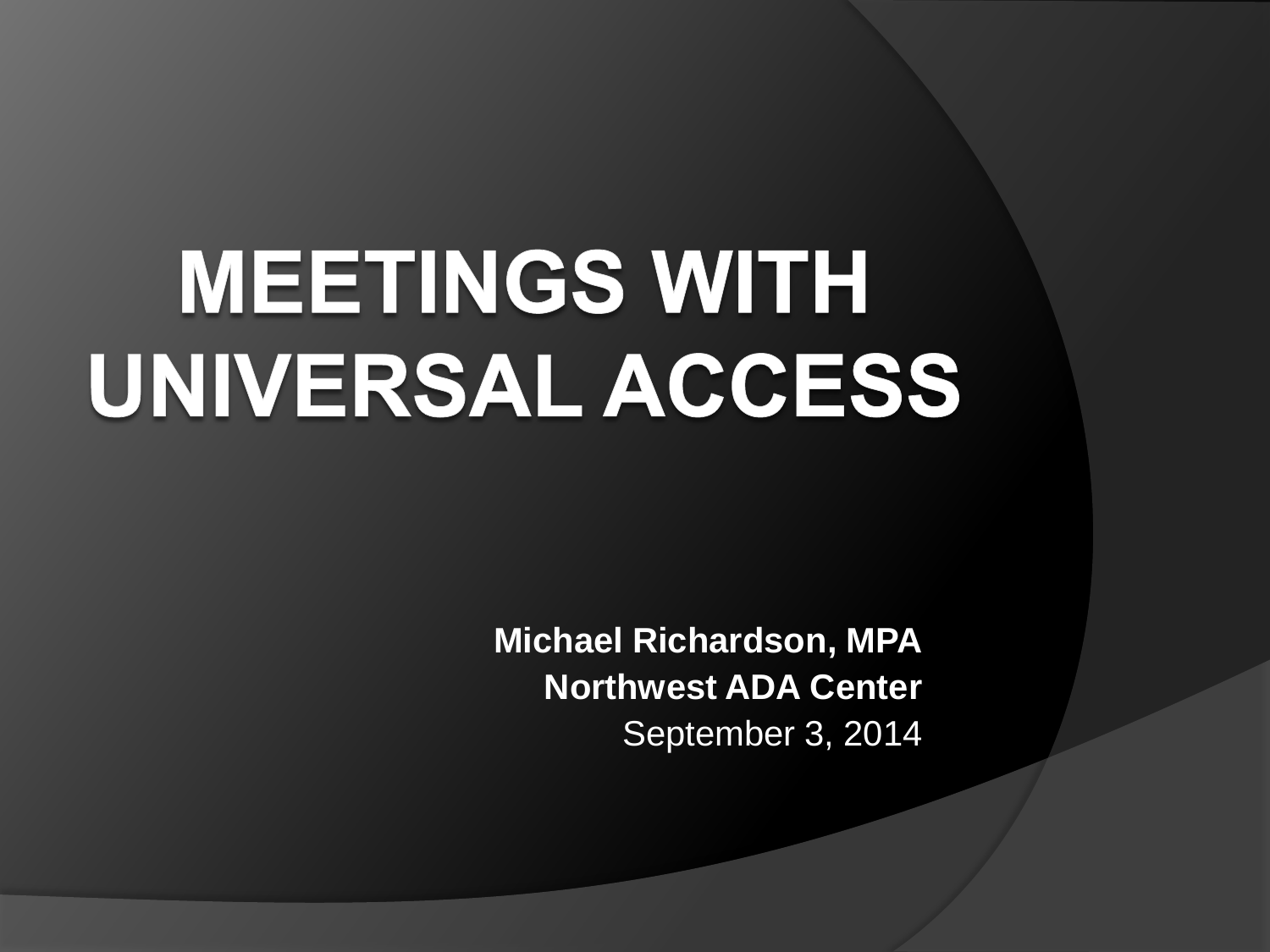Northwest HIH Center



**A project in the Department of Rehabilitation Medicine at the University of Washington**

**Supported by a grant from the National Institute on Disability and Rehabilitation Research Grant #H133A110015**

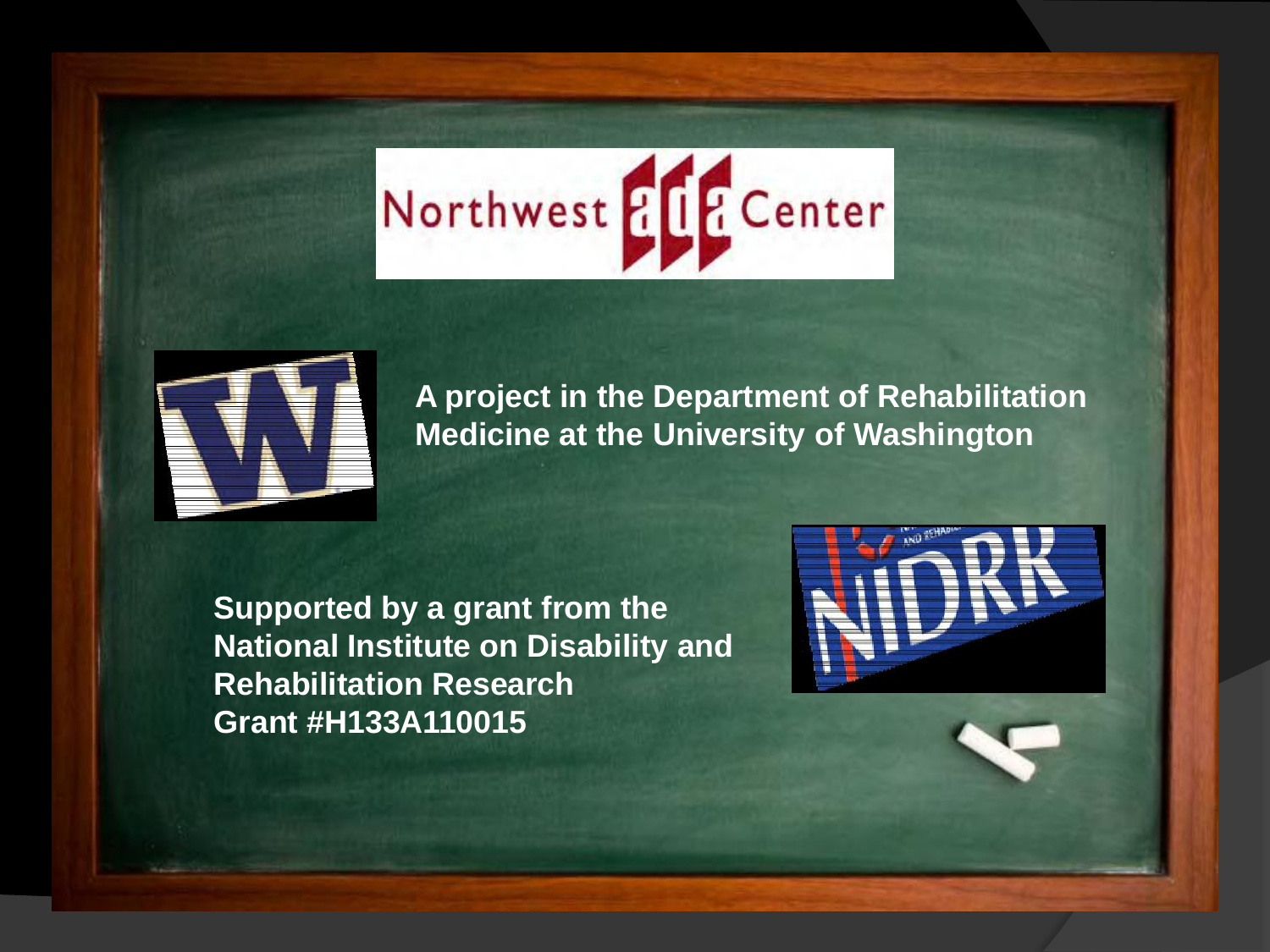

#### • **TECHNICAL ASSISTANCE**



• **TRAINING**

#### • **INFORMATION DISSEMINATION**





• **RESEARCH**

#### • **PUBLIC AWARENESS**

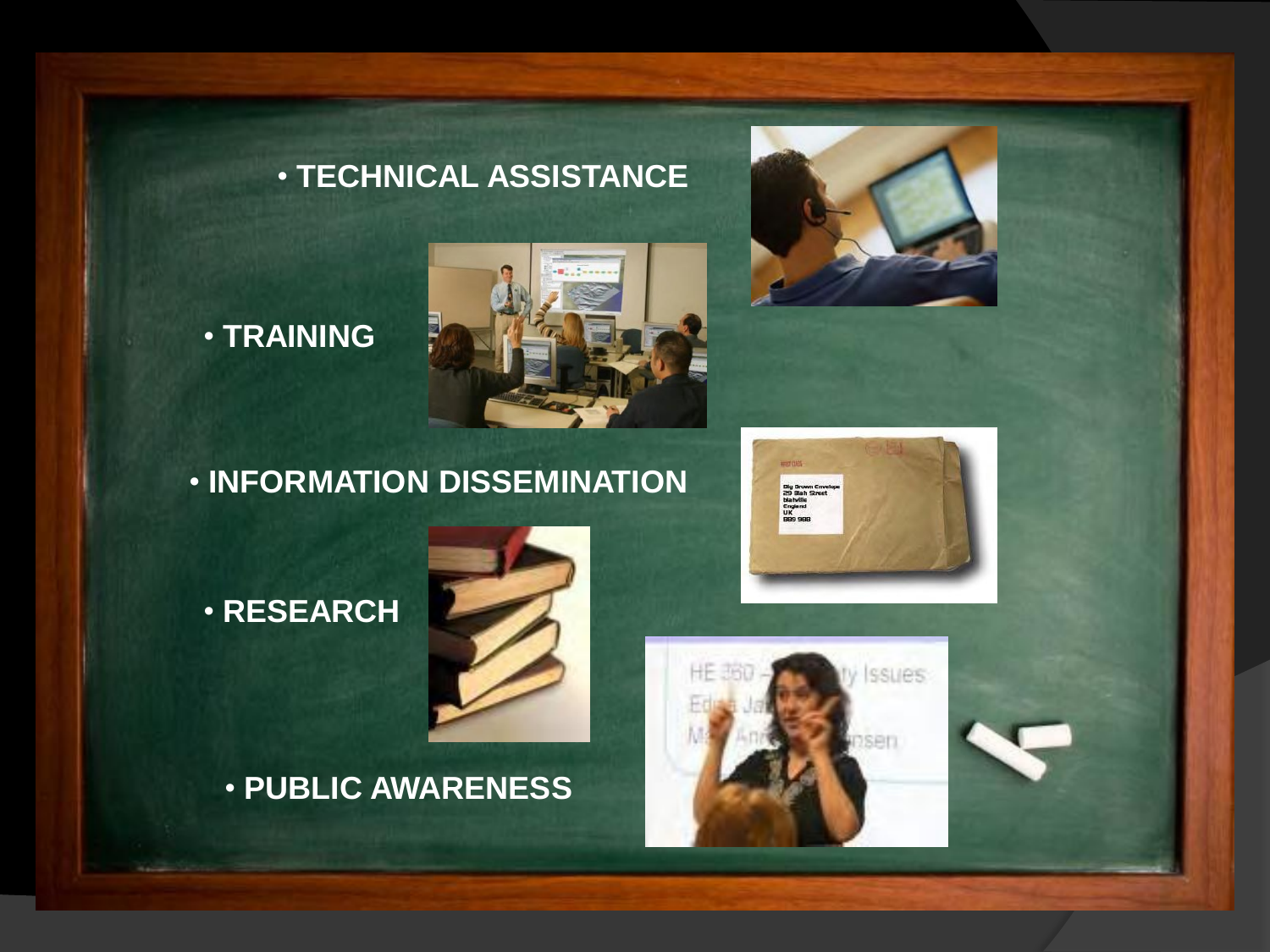# **Agenda**

- Why Accessible Meetings?
- $\odot$  Components of an Accessible Meeting
- Arranging an Accessible Meeting Space
- Presenting Meeting Content **Accessibility**
- Auxiliary Aids and Services
- Evaluating the Accessibility of a Meeting Site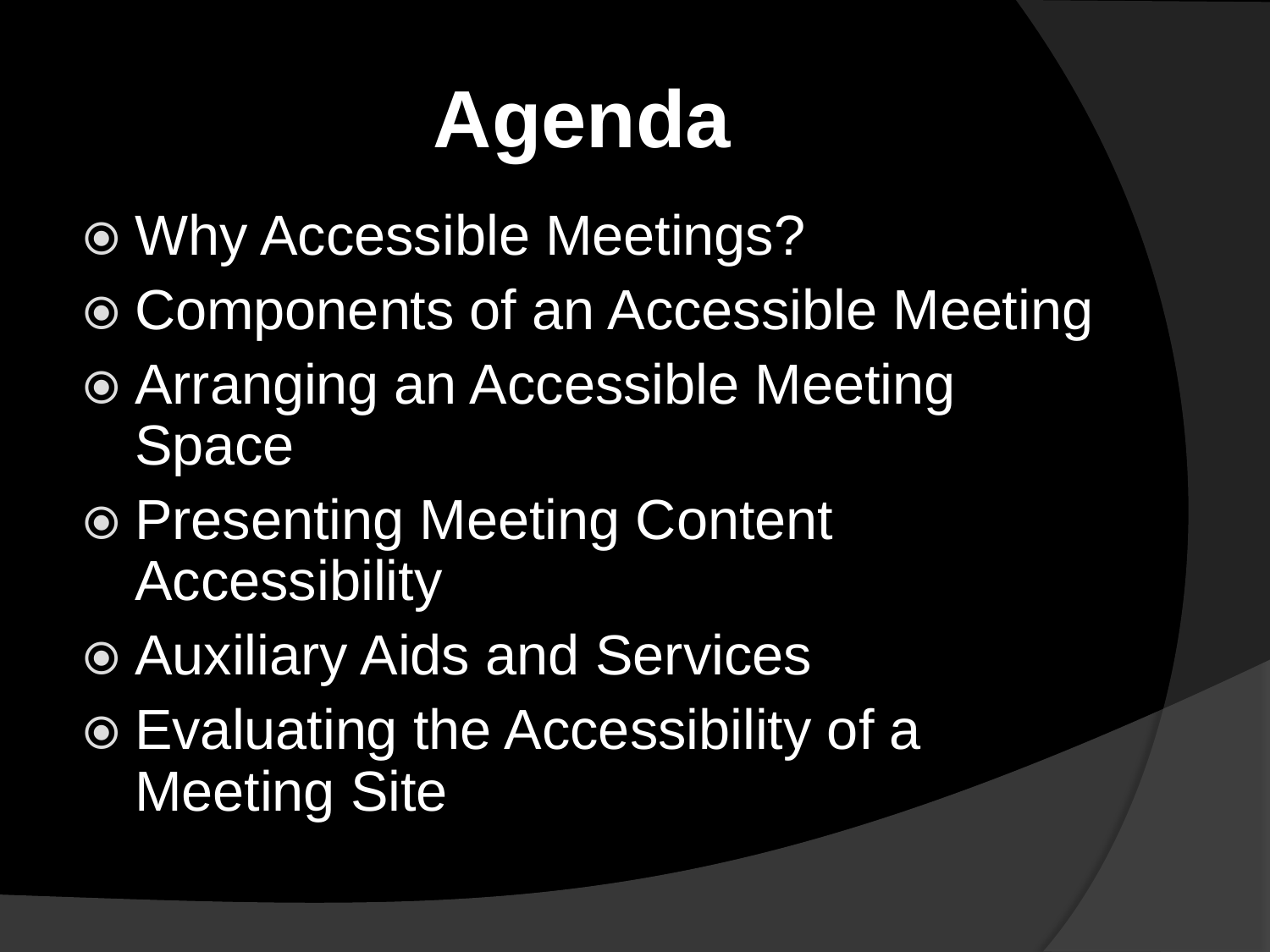#### **The ADA is a Civil Rights Law with NEW Expectations**

- Unlike other civil rights statutes, the ADA creates an affirmative obligation to create equal access so that people with disabilities have the same opportunity to benefit from a program, activity or service as others.
- We have the obligation to modify our policies, practices and procedures when needed to provide equal access (*Reasonable Modification)*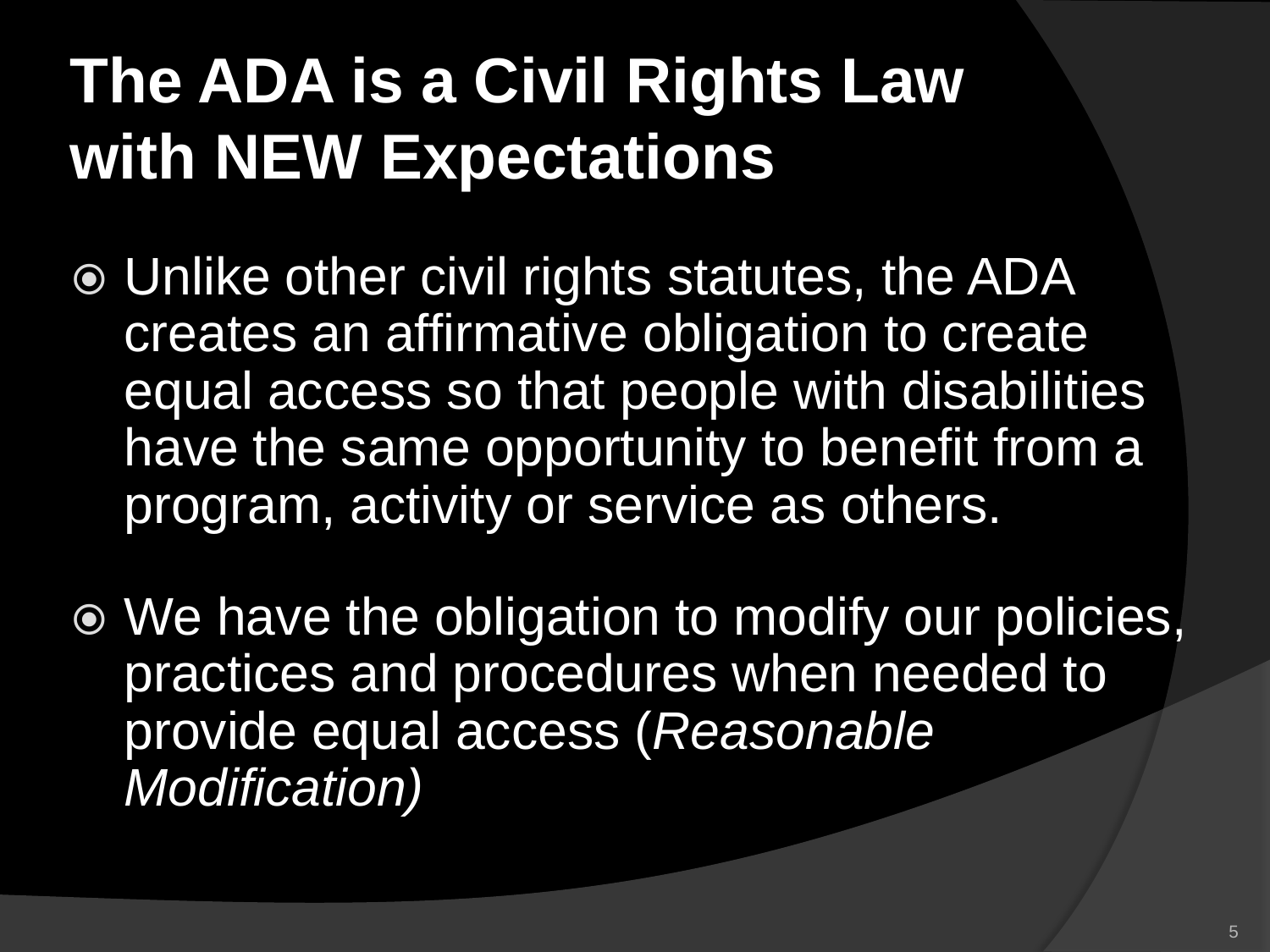# **Age**

- More than one-third (35 percent) of persons aged 65 and older report some type of activity limitation
- 20 percent of those are 55-64
- 18.5% Americans age 65 and over are in labor force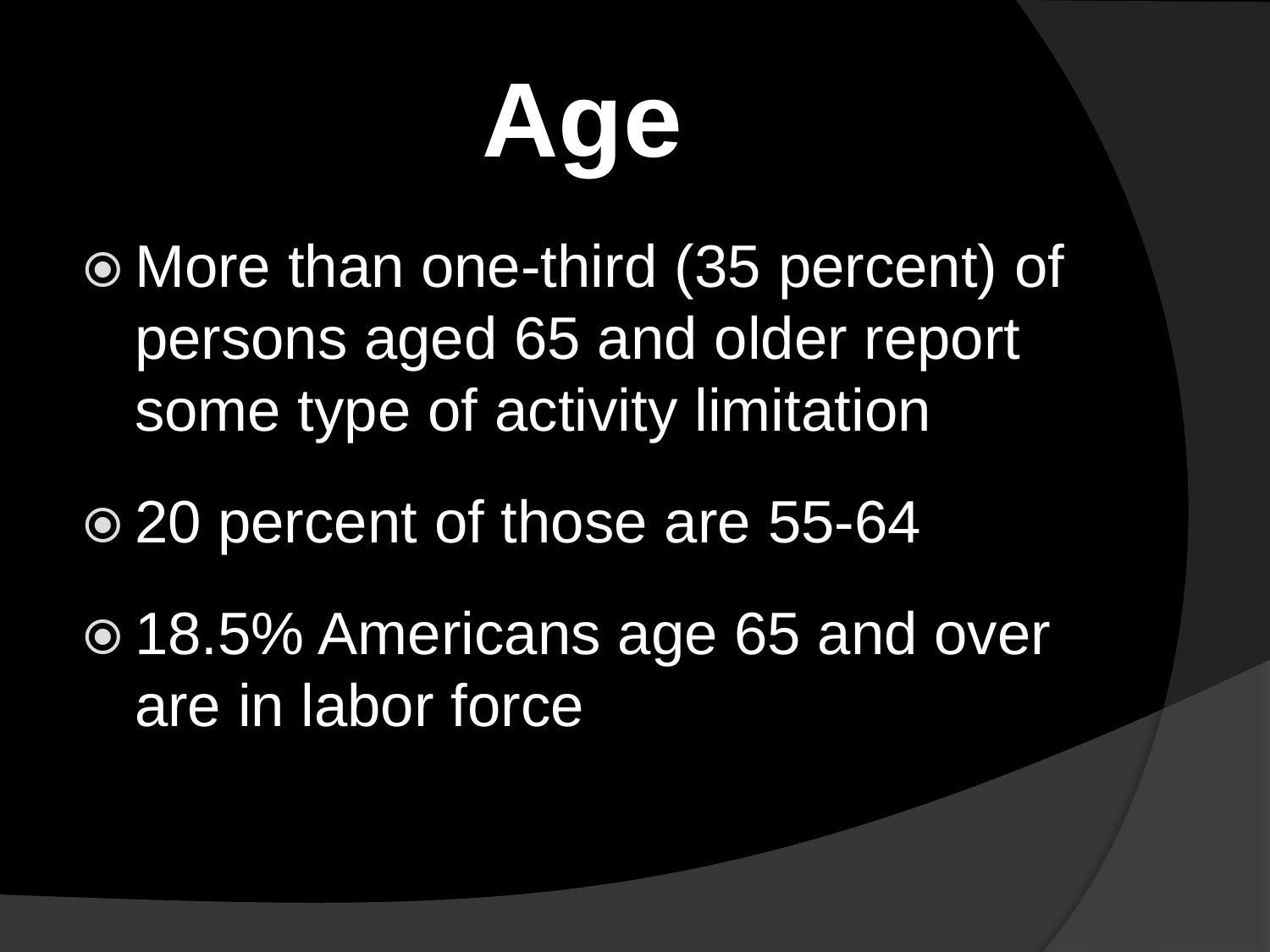### **Bottom Line…**

As the population ages, the numbers of people with disabilities increase and we MUST ensure that we serve ALL of our customers appropriately and consistent with our legal obligations!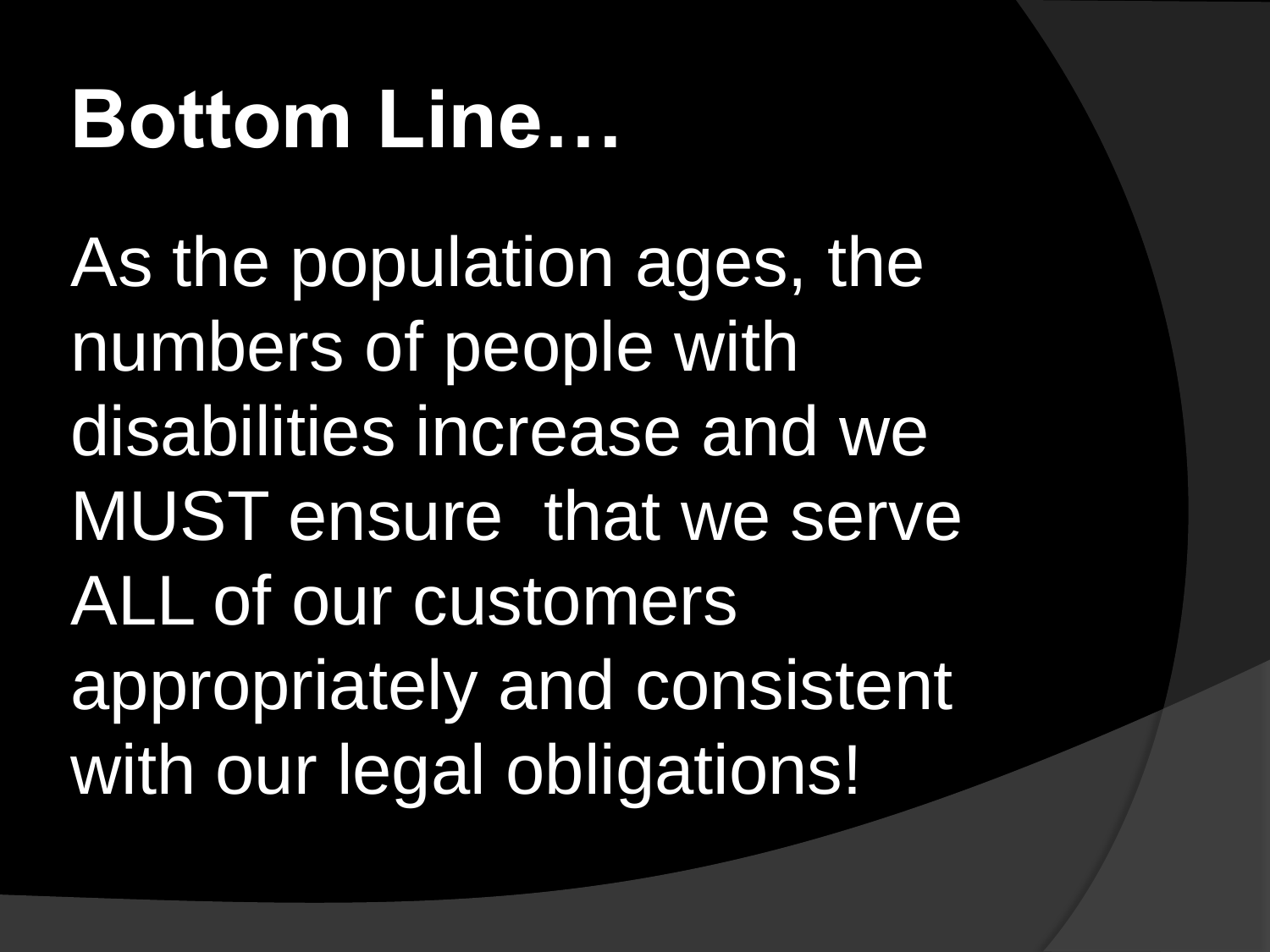#### **What is Programmatic Access?**

**DEVICES** 



**Would you like help with** access to our services? **Please let us know!** 



**Questions? Need more help?** Contact the Mayor's Office on Disability: PH: 554-6789; TTY 554-6799 ● State services should be "accessible to and usable by people with disabilities"

 $\odot$  It goes beyond physical accessibility to include *reasonable modifications and equally effective communication.*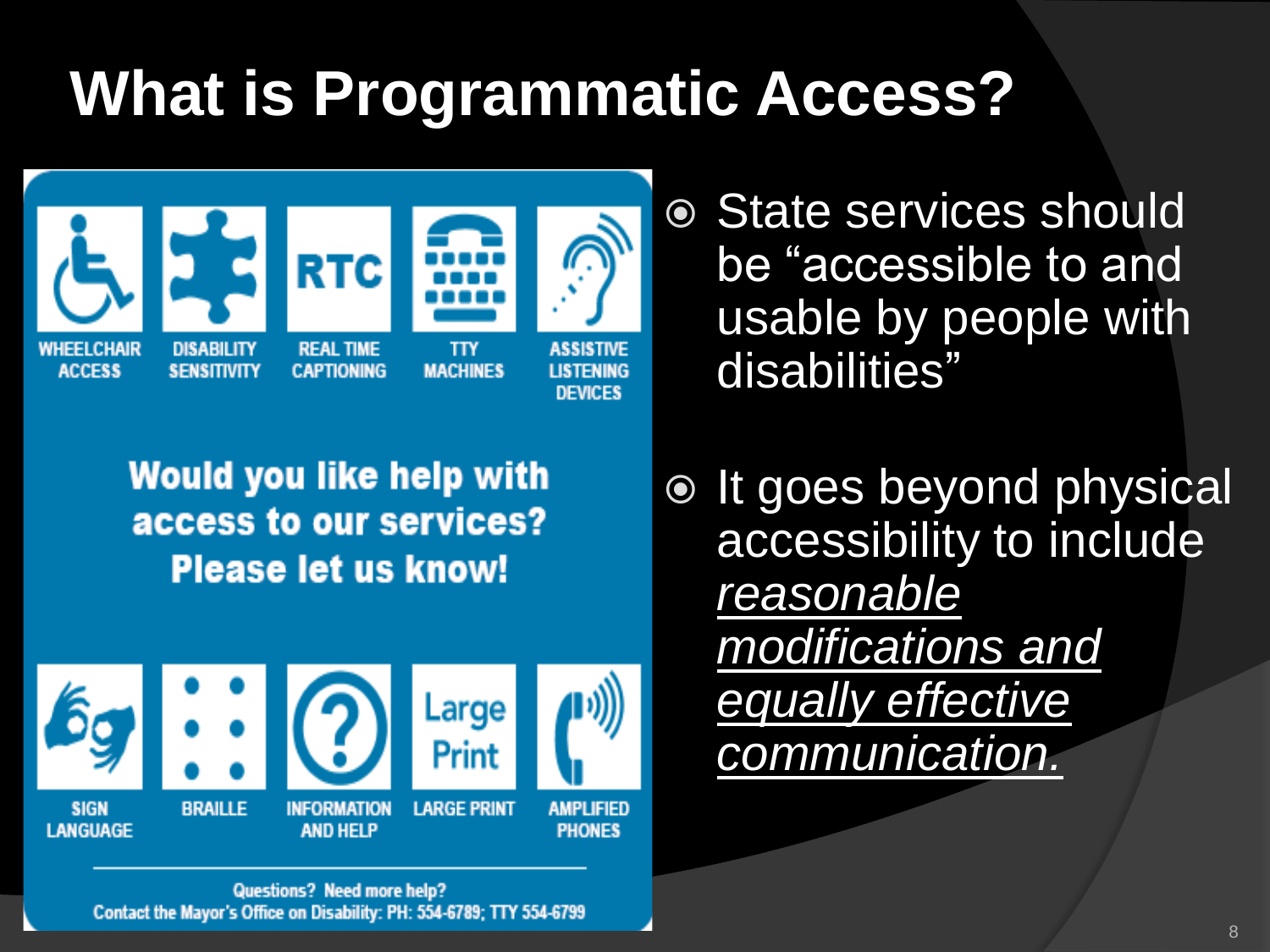# **Three Key Components**

- Where the meeting is held,
- $\odot$  How the meeting room furniture is arranged,
- $\bullet$  How the meeting information is communicated.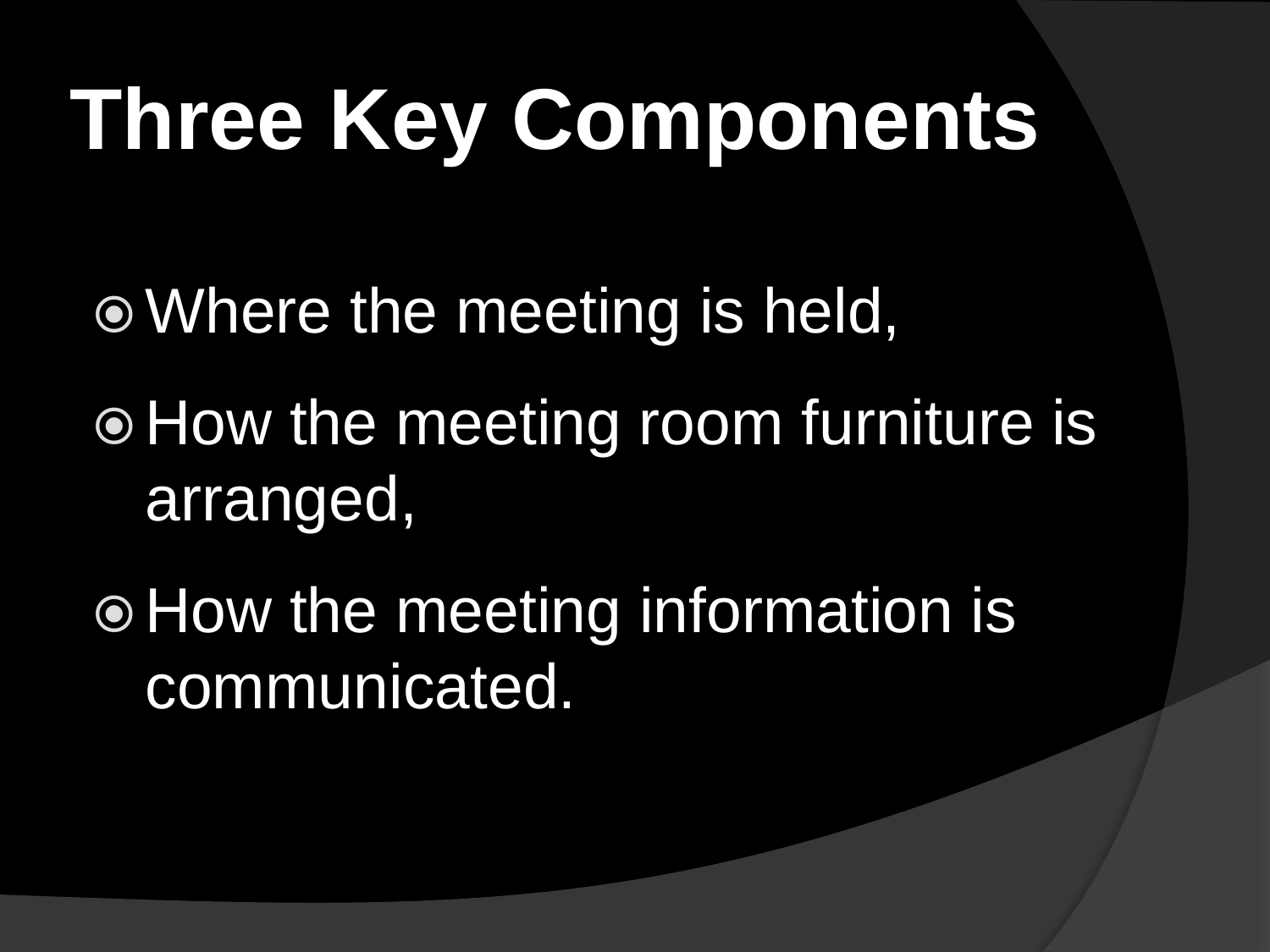#### **Accessible Meeting Location**

Minimum requirements for an accessible meeting include the following accessible elements: parking; route to the building entrance from accessible parking spaces, drop-off areas and other accessible elements (e.g., route from a bus stop) within the site; building entrance; route to the meeting room; meeting room; and restrooms.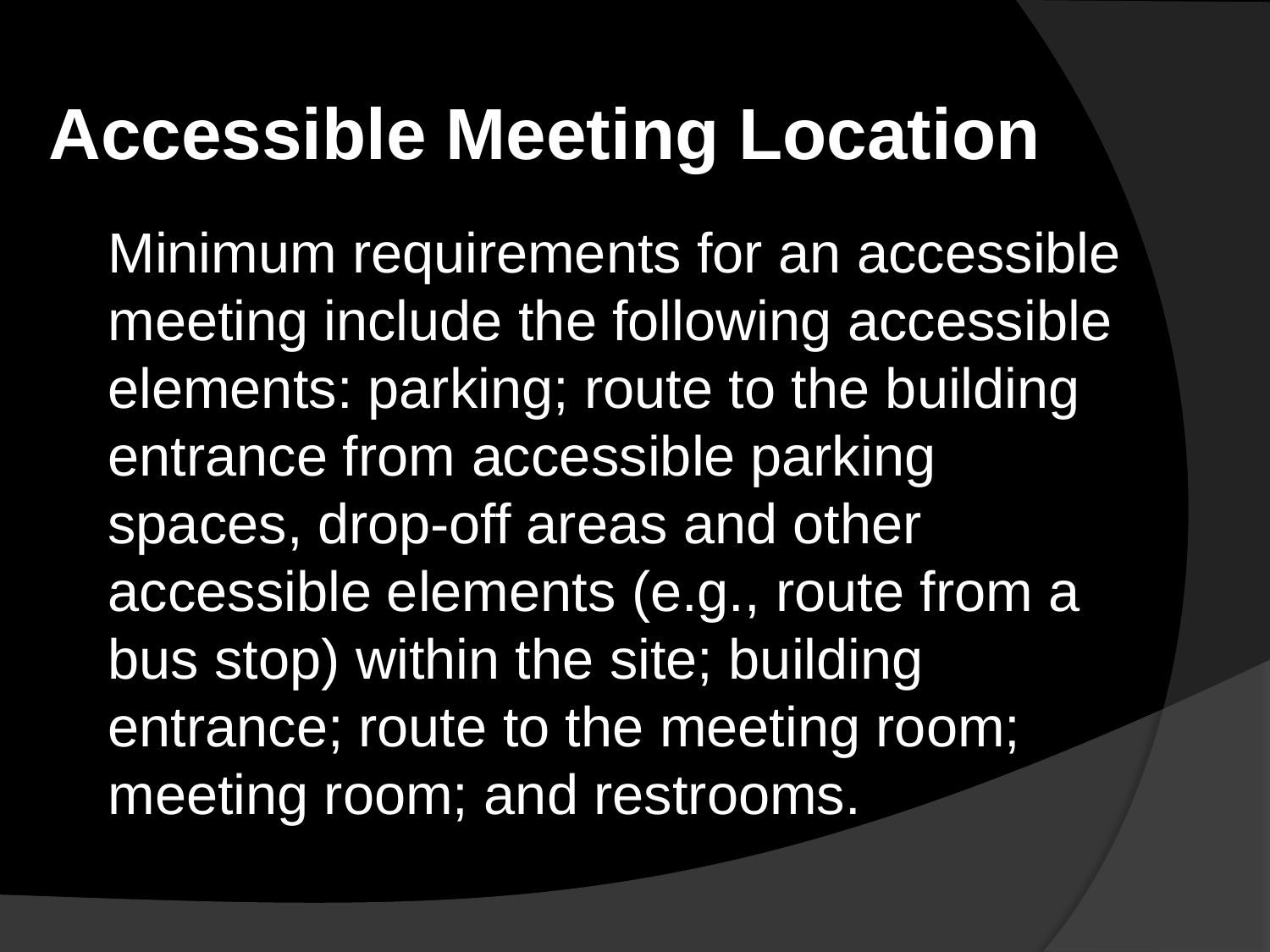# **Accessible Room Set-Up**

- An accessible floor plan is one in which people who use mobility devices can maneuver throughout and use the amenities independently;
- People who are blind or have low vision can navigate easily and safely, and;
- People who are deaf or have hearing loss can use assistive listening systems and see speakers, interpreters, and captioning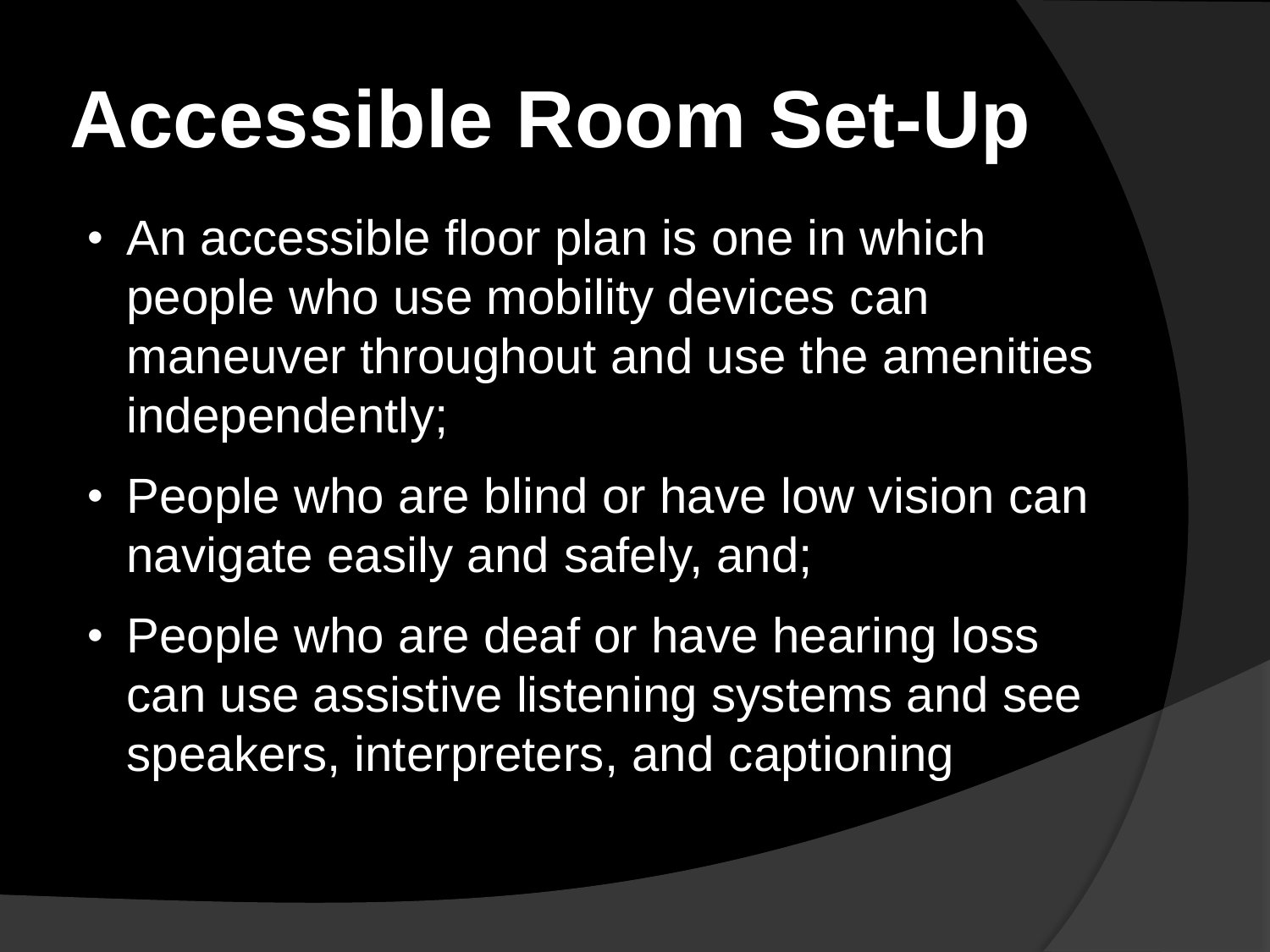### **Accessible Presentation of Meeting Content**

Auxiliary Aids and Services

- $\odot$  Qualified sign language interpreters, assistive listening systems, and realtime captioning (also called CART).
- Printed materials are provided in alternate formats (e.g., Braille, large print, on CD) or notetakers provided.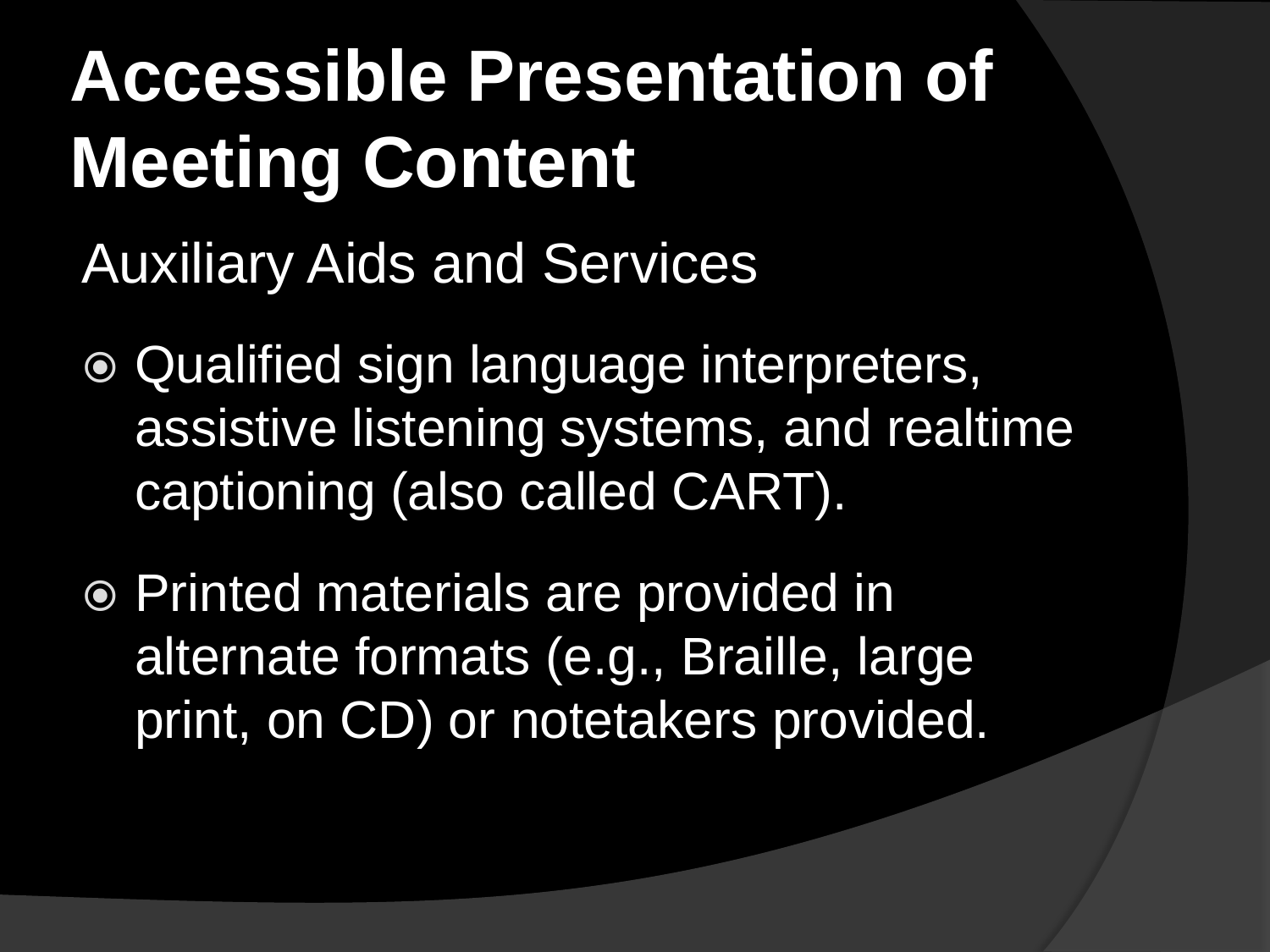### **Arranging an Accessible Meeting Space**

- $\overline{\bullet}$  Seating Locations
- Registration Table
- Refreshment Table
- Protruding Objects
- Seating for Communication
- Podium
- **Stage or Dais**
- **Service Animals**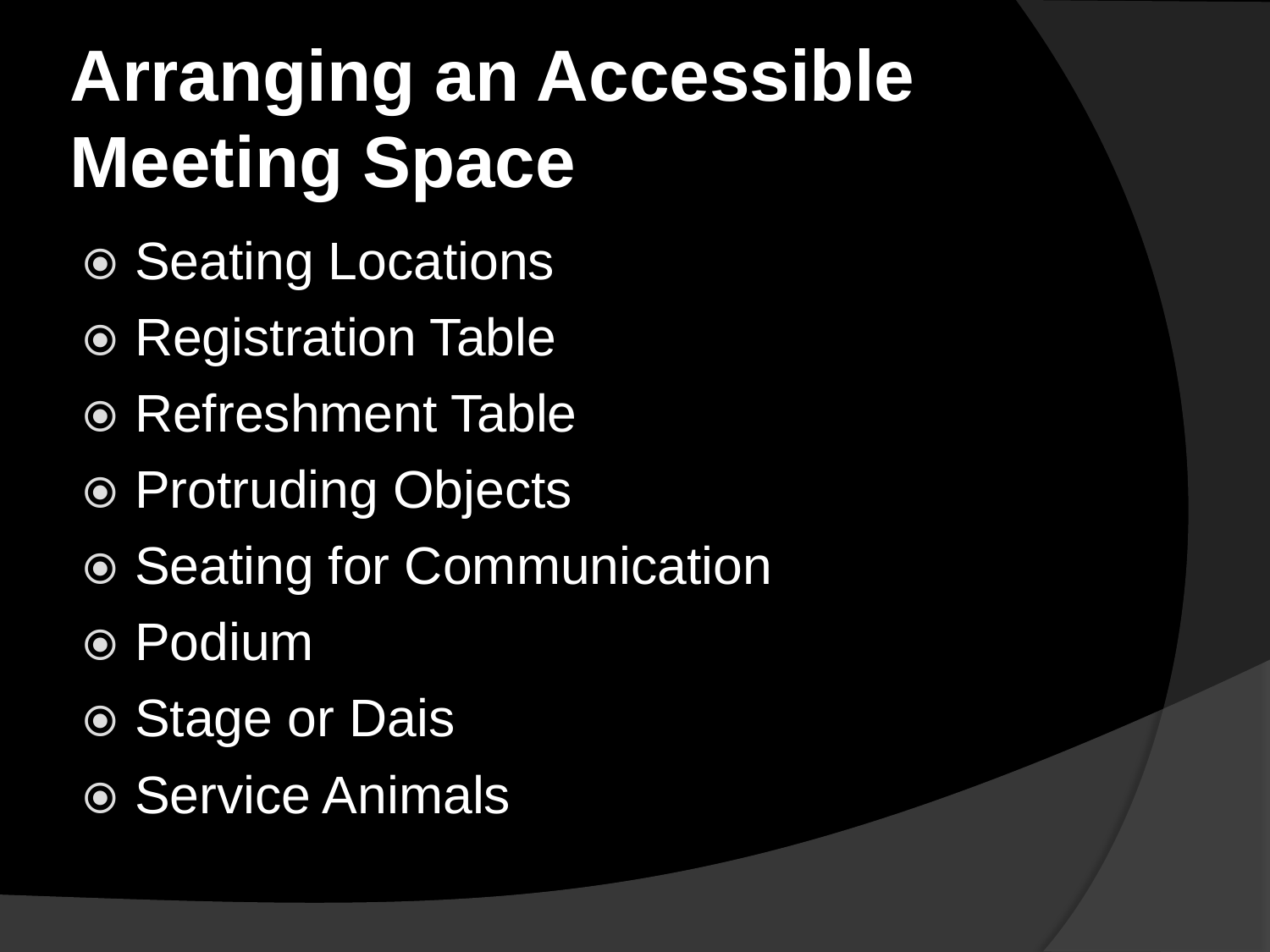# **Seating Locations**

- **■** Set up the meeting room to provide access to all participant seating locations, the speakers' area, and refreshments.
- Aisles that are at least 36 inches wide and have sufficient turning space (e.g., a 60-inch diameter circle) in key locations throughout the room.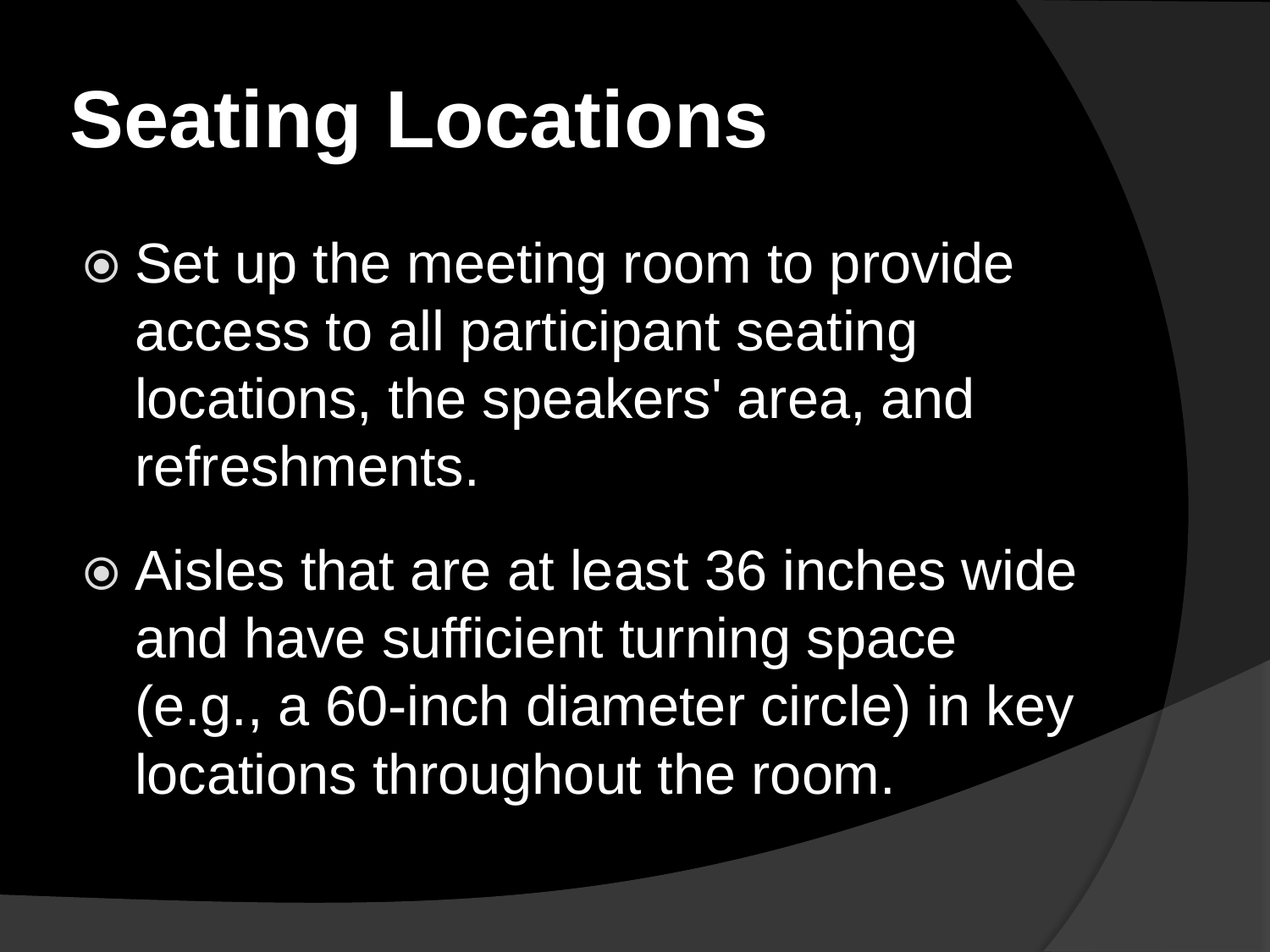# **Registration Table**

- Make sure that people with mobility disabilities can approach it and turn around easily to move away again.
- Place handouts at the front edge of the table to make them easier to reach for participants both seated and standing.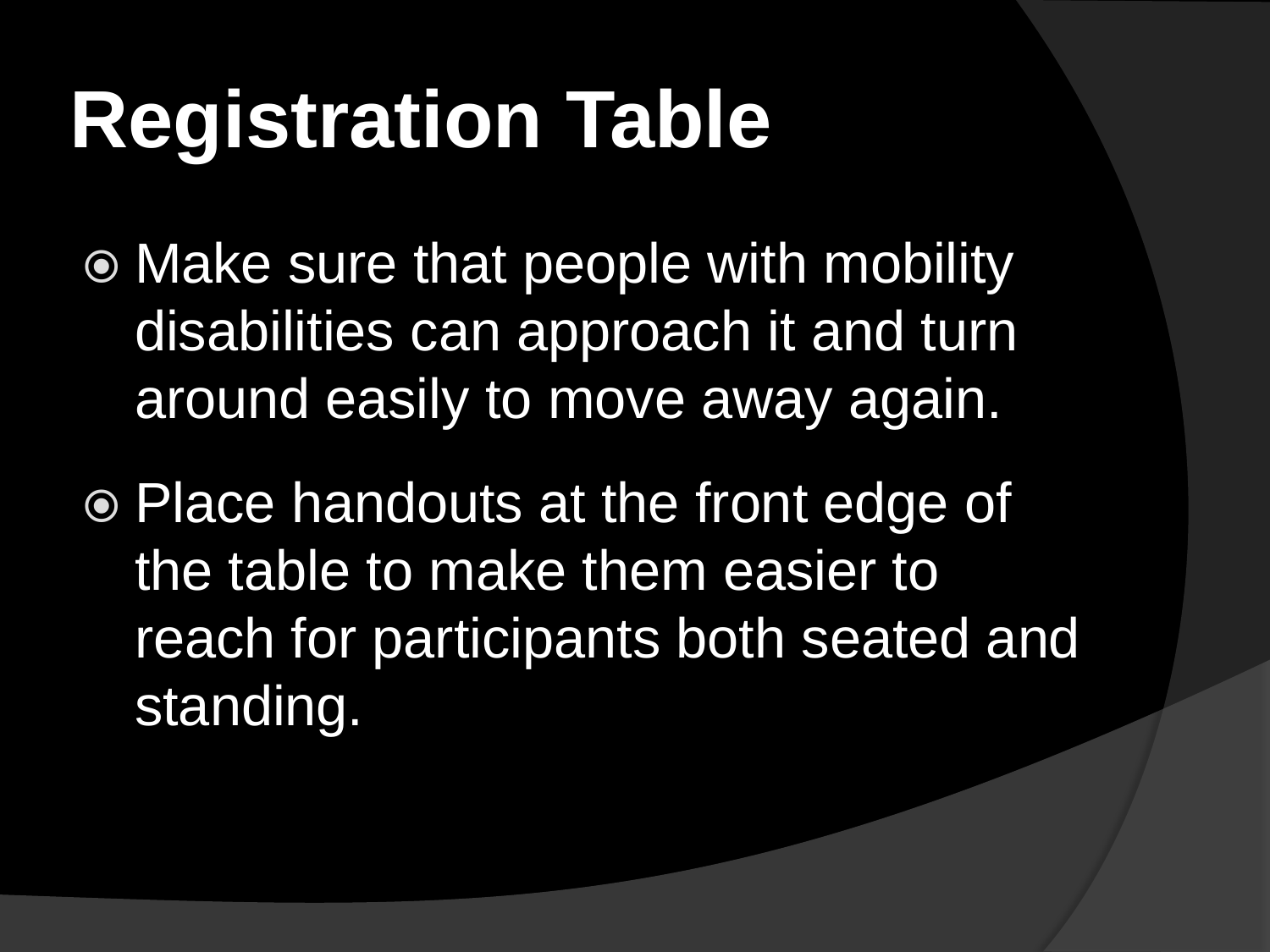# **Refreshment Table**

- Allow sufficient floor space for people with mobility disabilities to approach the tables.
- Provide assistance to people who may need help filling their plates and bringing food and drinks back to their tables.
- Avoid billowing or long tablecloths that pool on the floor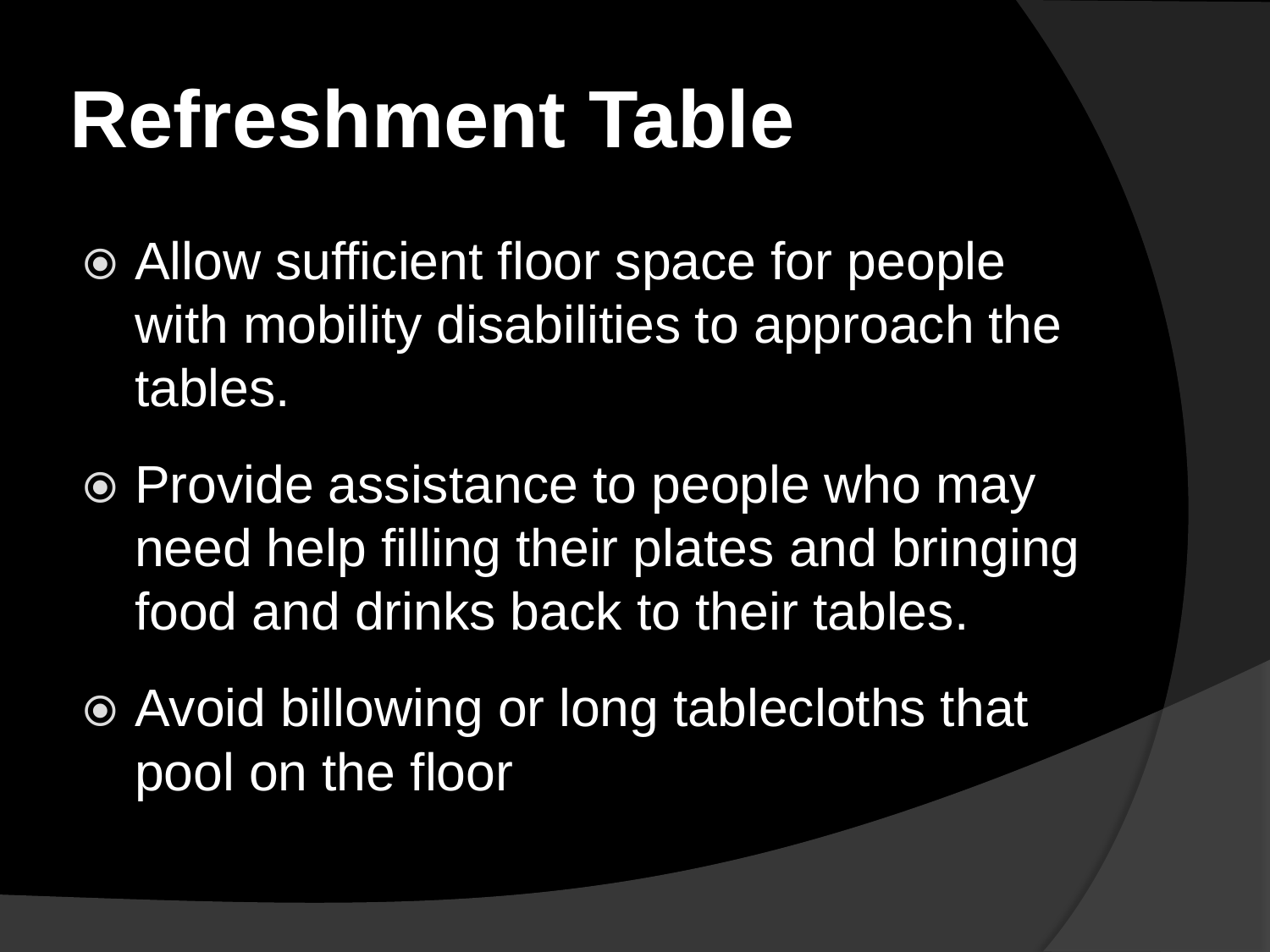### **Refreshment Table**

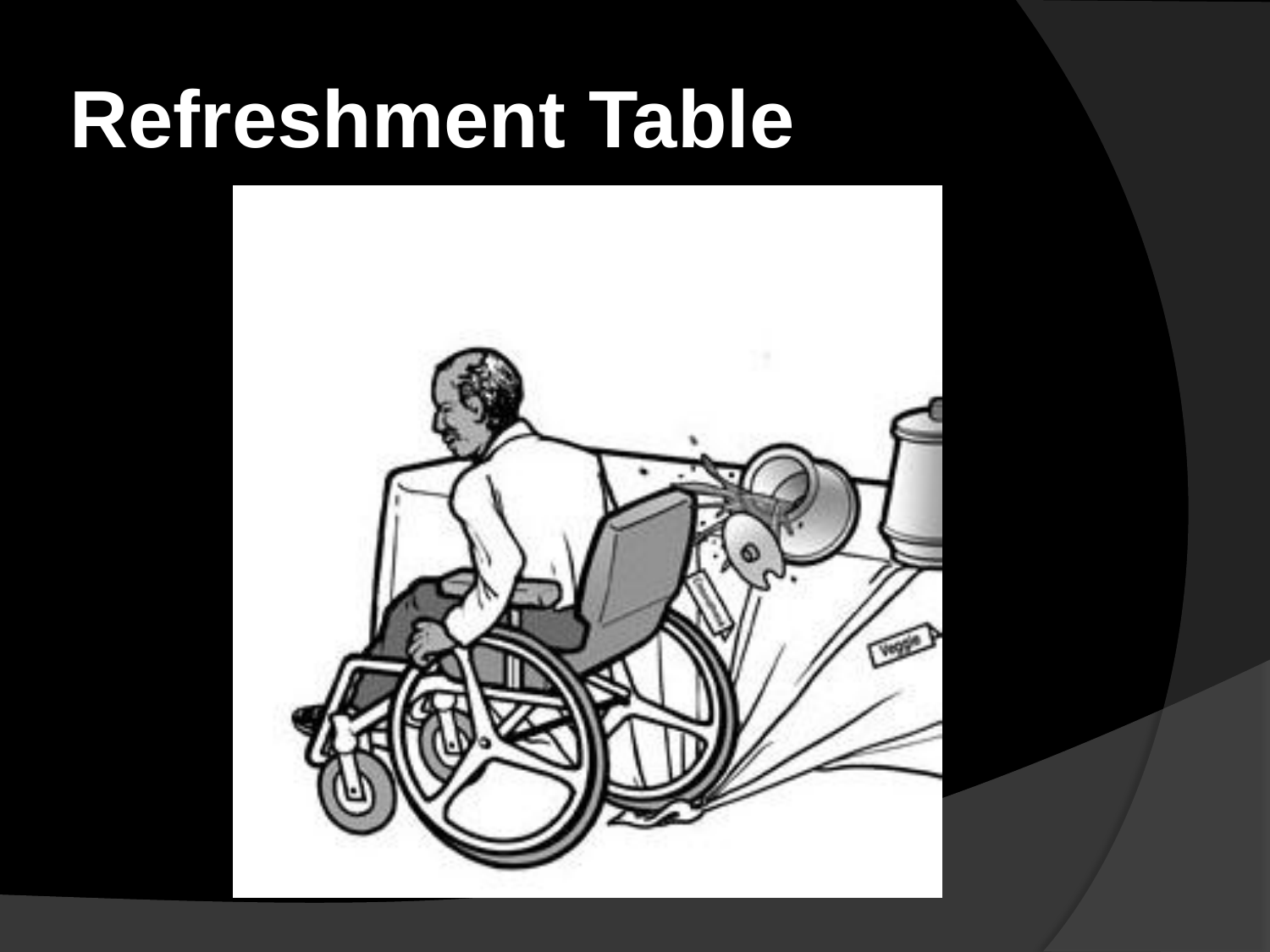# **Protruding Objects**

- **Requires cane-detectable protruding** objects and sufficient head clearance.
- Wall-mounted objects, with bottom edges between 27 inches and 80 inches above the floor, cannot protrude into the route more than four inches.
- Route through the meeting space must be free of overhanging objects that are less than 80 inches above the floor.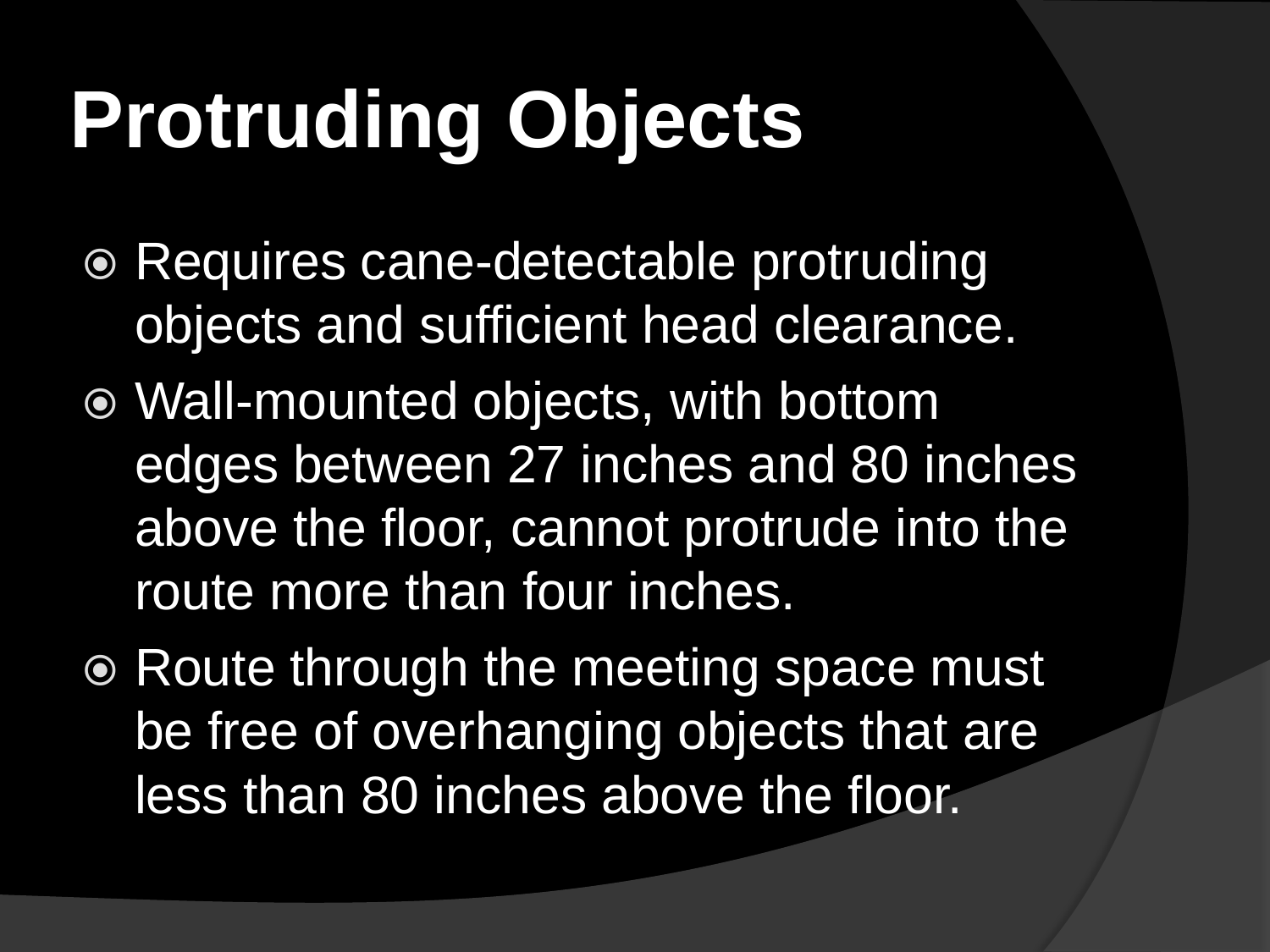#### **Seating for Communication**

 Arrange the lighting and meeting room furniture to facilitate communication among participants, interpreters, and realtime captioners.

 Arrange furniture away from windows or cover the windows so that participants, speakers, and interpreters are not silhouetted by the backlighting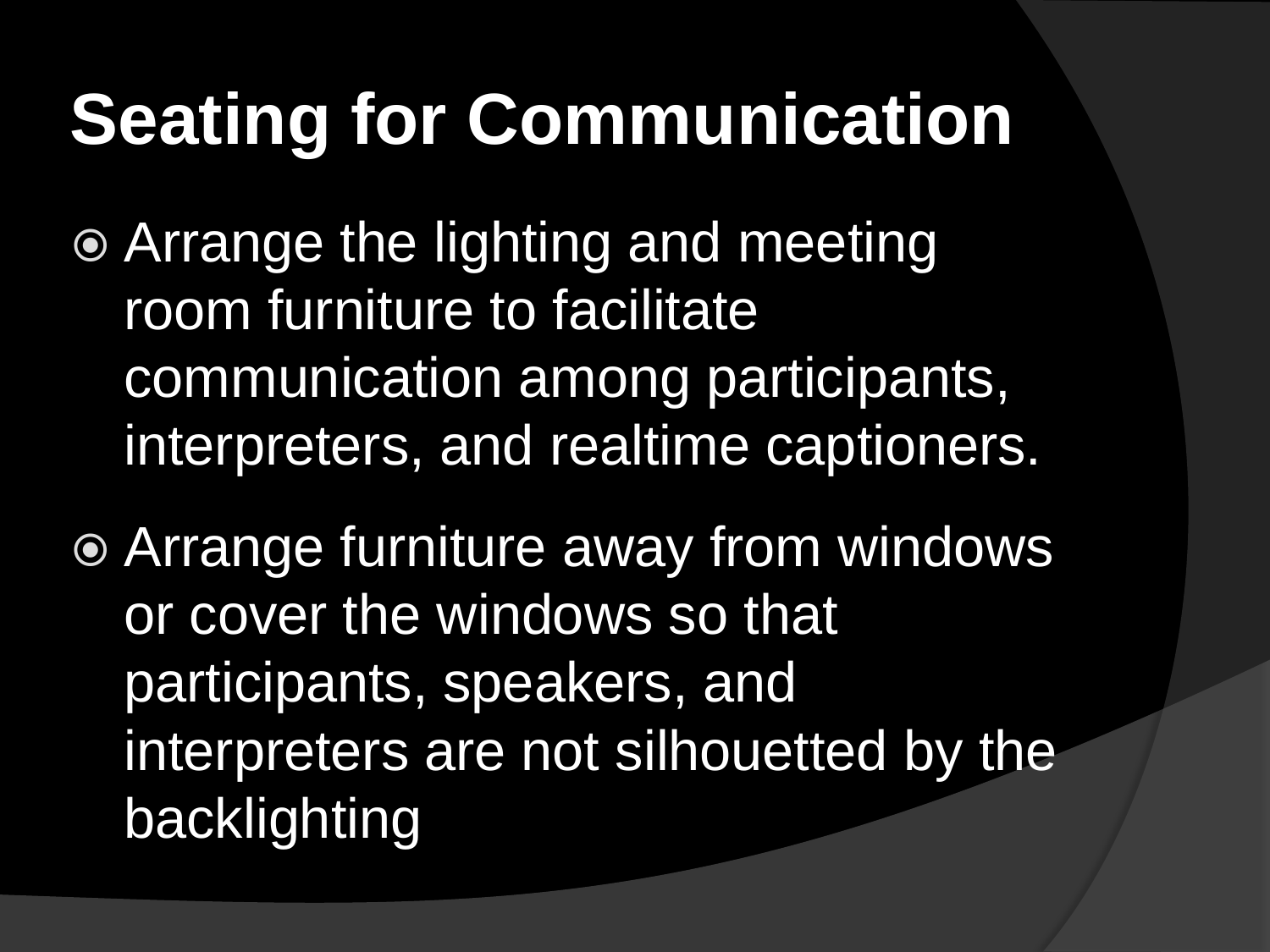## **Podium**

Adjustable-height podium for presenters. If not available, either eliminate the use of a podium for everyone (e.g., have everyone sit at a head table with a tabletop microphone) or provide the speaker who has a disability with a handheld or lavaliere microphone to allow her to speak from a position next to the podium.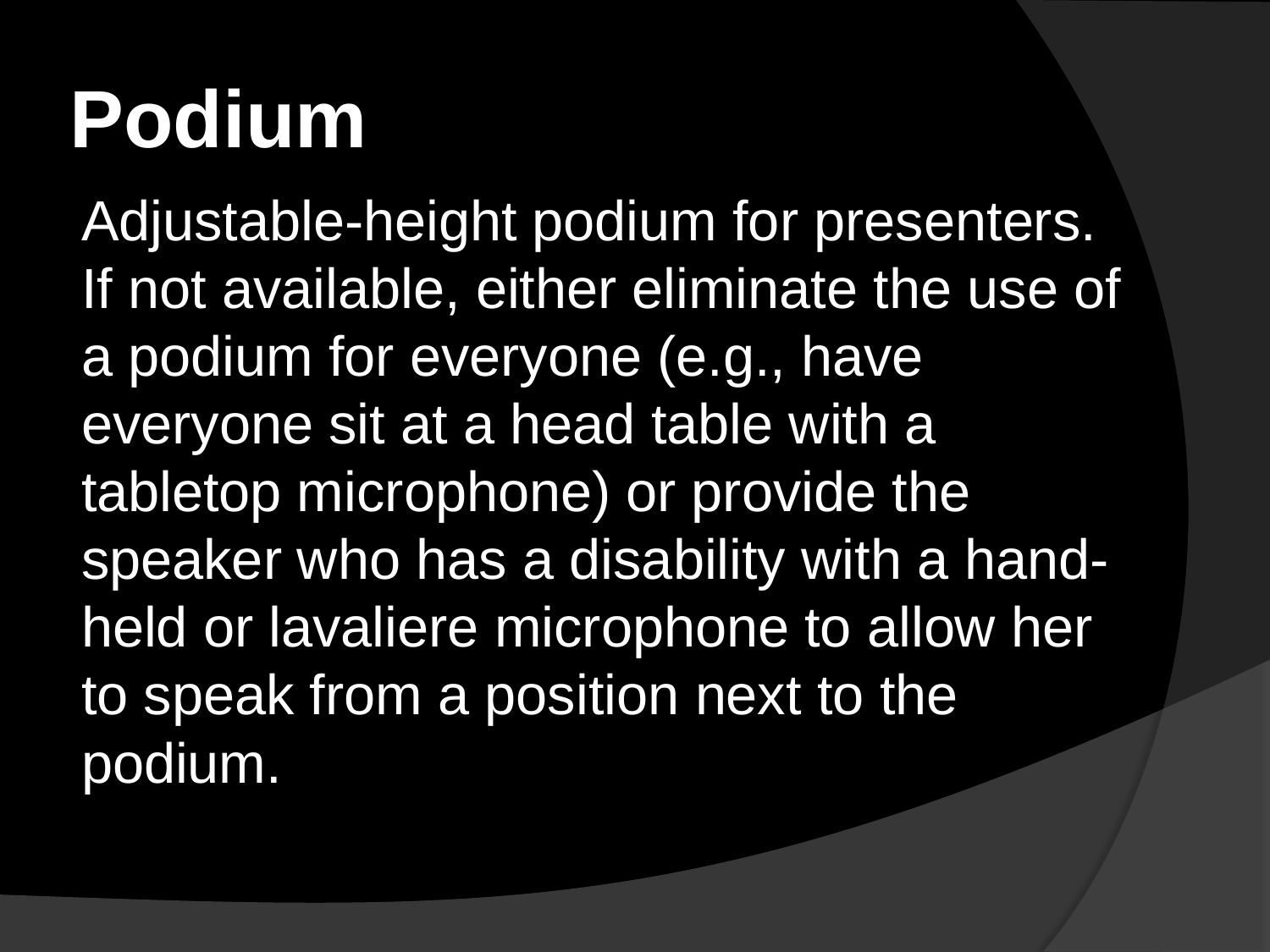# **Stage or Dais**

If a stage or raised platform is not accessible to all speakers, do not use it. It is insulting to ask a speaker with a mobility-related disability to be the only person to present from below stage level.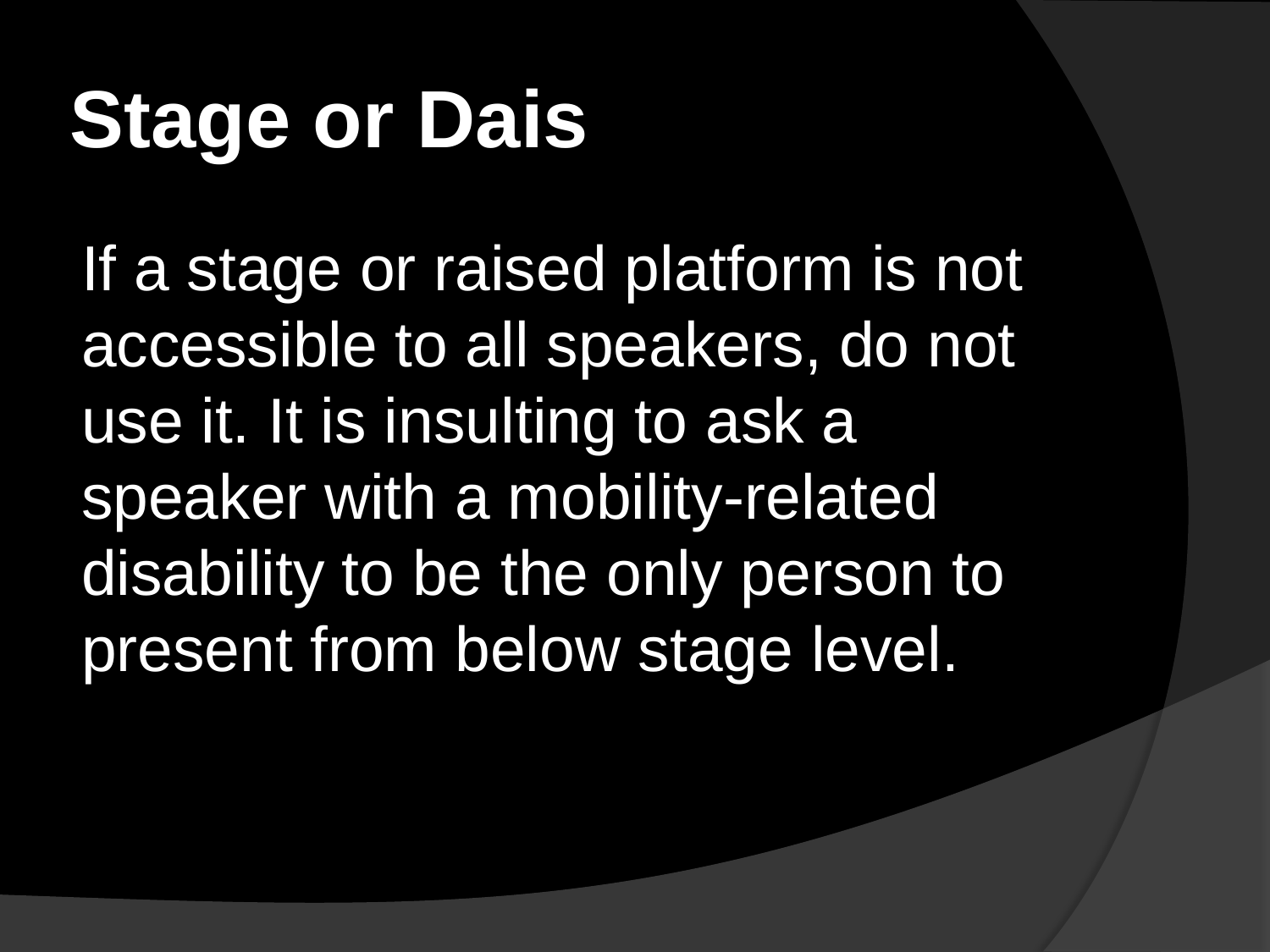## **Service Animals**

Ensure that all participants and the meeting site staff understand that the ADA requires that service animals are allowed to enter the building and remain with their owners during the meeting.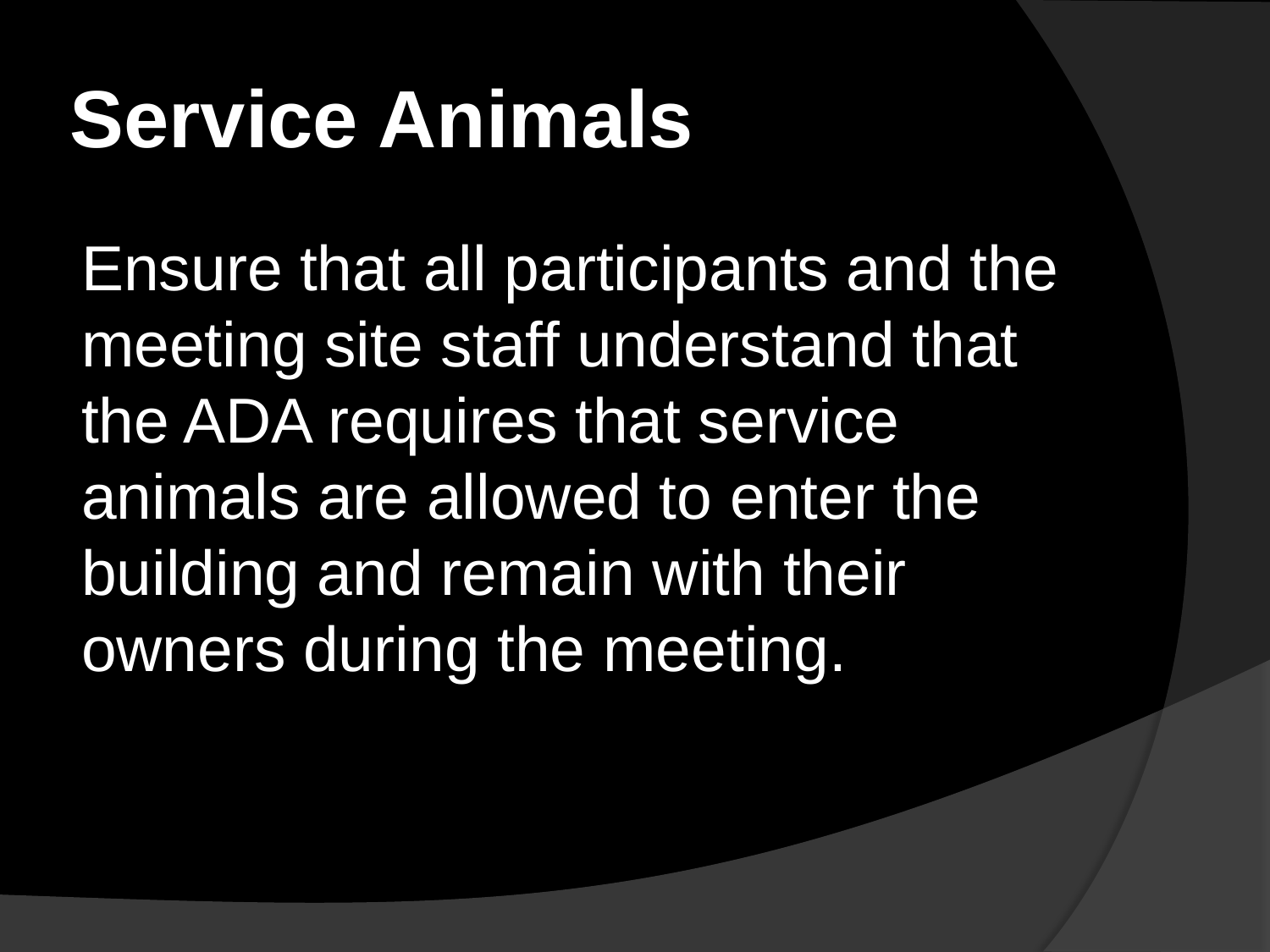### **Presenting Meeting Content Accessibility**

- $\odot$  Invitation Information
- Written Agenda
- **Example 18 Key Meeting points**
- **Providing Background Info to People** with Sensory Disabilities
- Audiovisual Presentations
- Auxiliary Aids and Services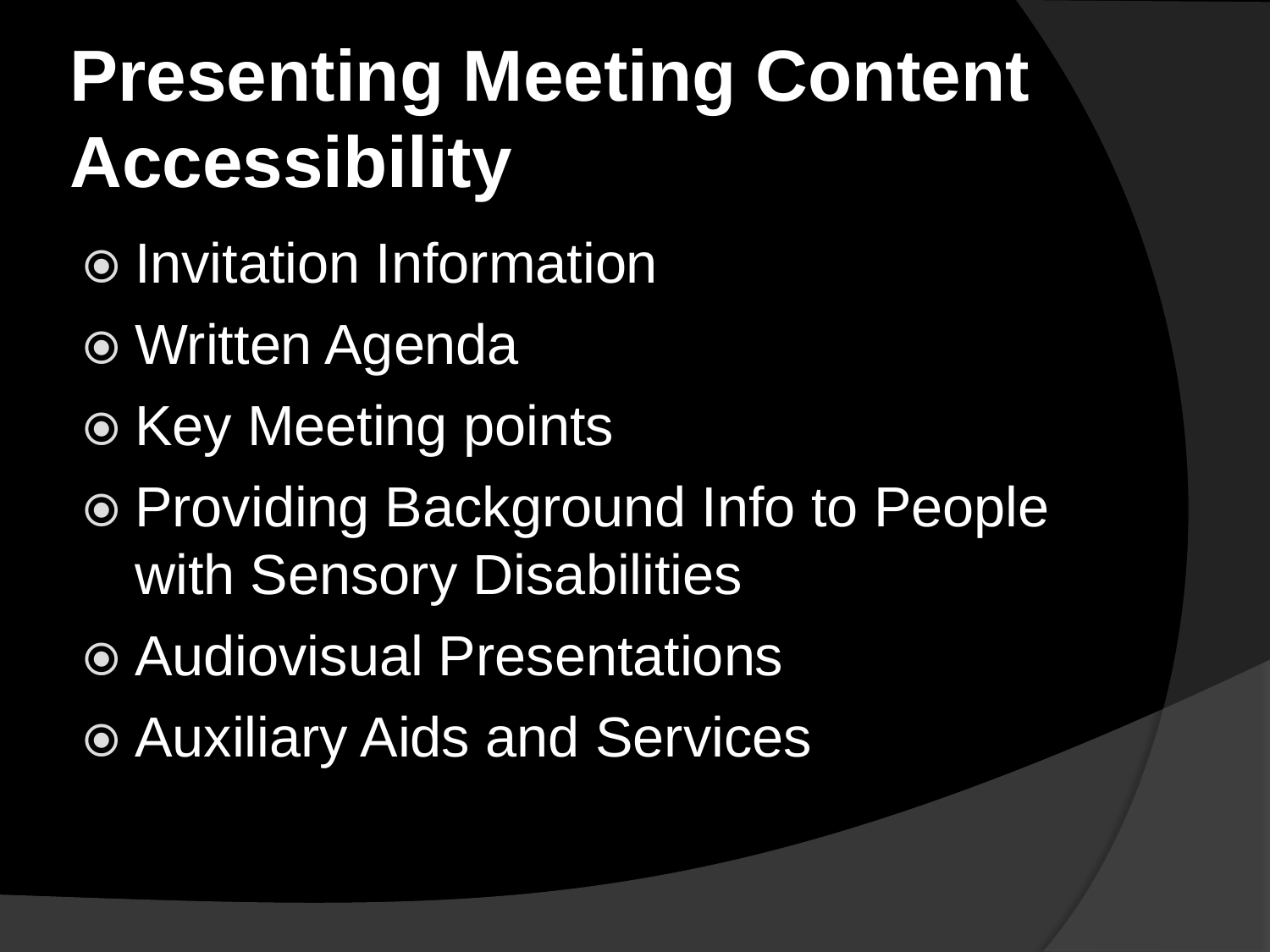#### **Effective Communication**

- Must provide people with disabilities the same opportunity as others to enjoy, receive and understand information.
- When providing an auxiliary aid or service to ensure effective communication, you must give primary consideration to the aid or service the individual with a disability has requested.

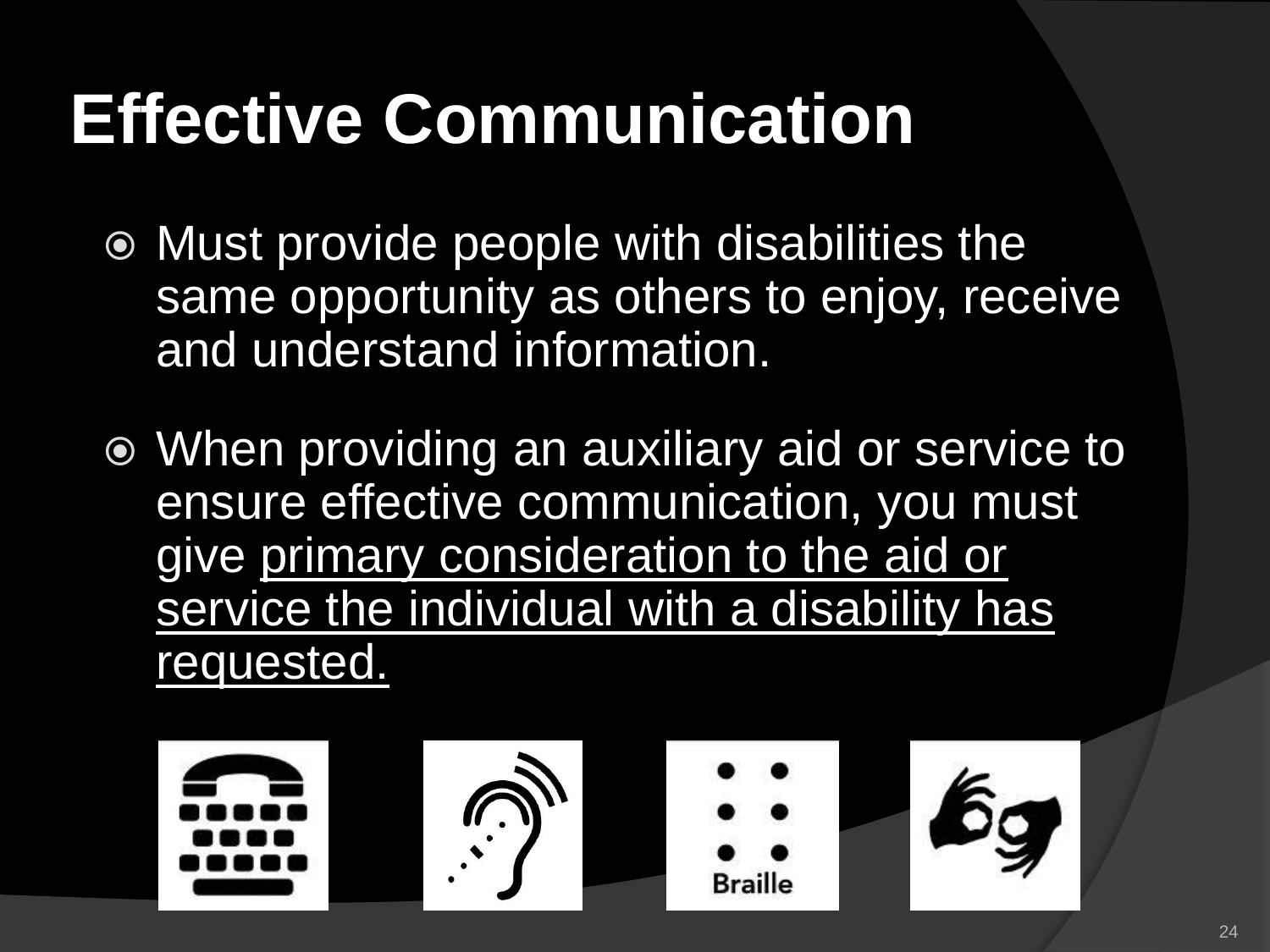#### **Auxiliary Aids and Services**

- Understand the meeting's presentations and to participate in the discussions
- Qualified interpreters, notetakers, realtime captioning, written materials, assistive listening systems, and open and closed captioning.
- Qualified readers, notetakers, texts on CD, audio recordings, Brailled materials, and large print materials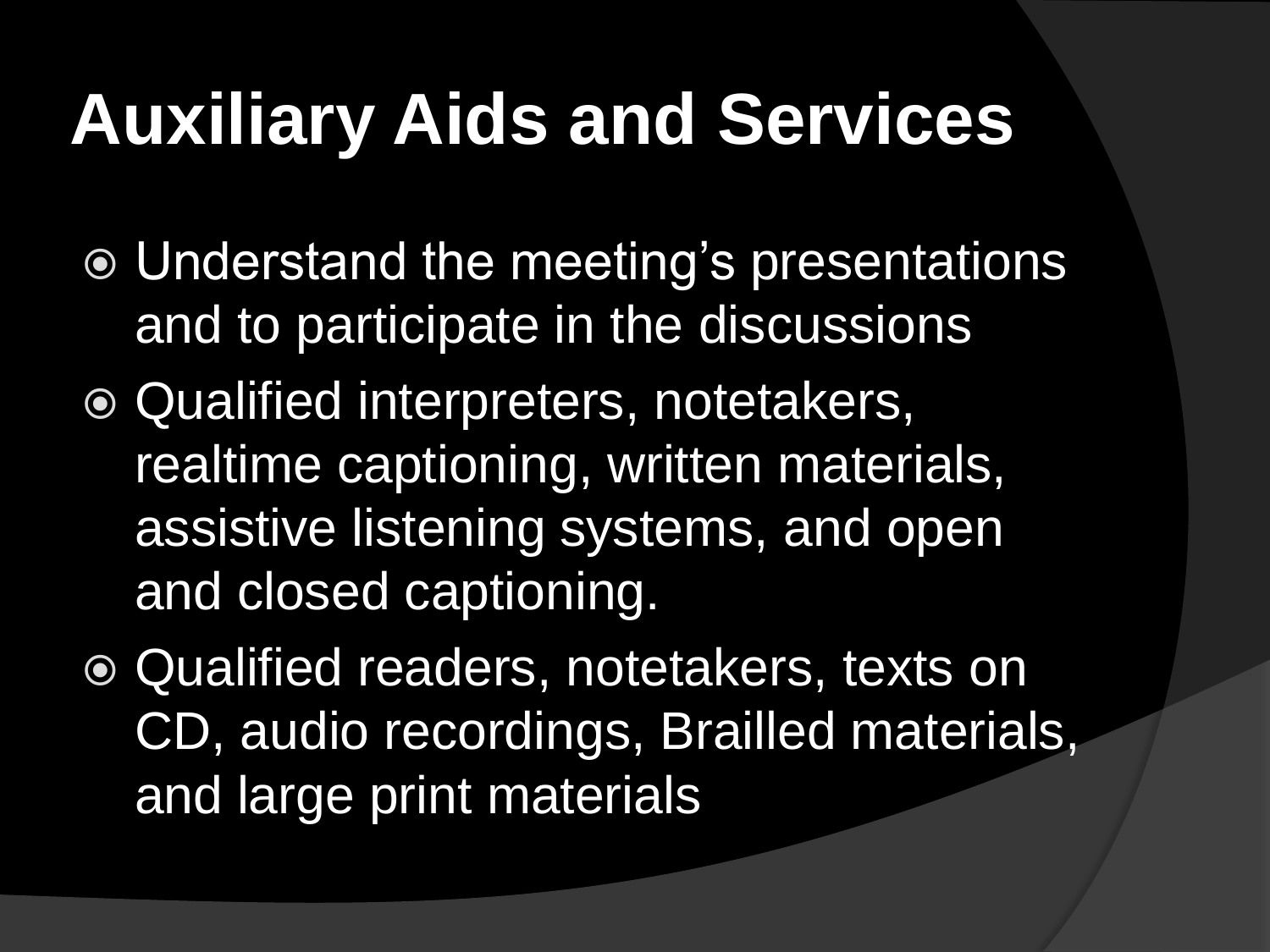# **Evaluating the Accessibility of a Meeting Site**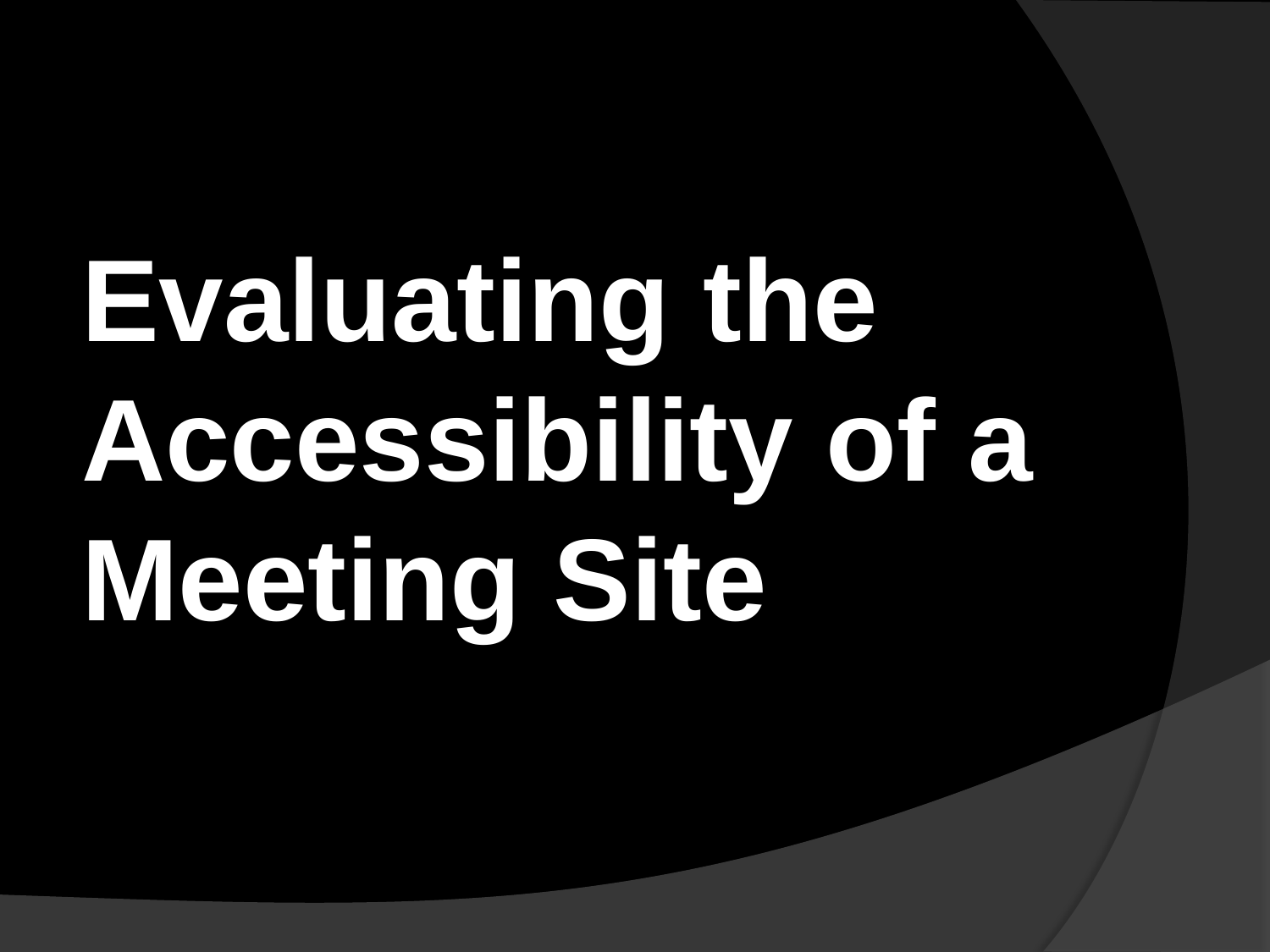**A meeting site that is usable by most people with disabilities has, at minimum, the following six accessible features:**

- Feature 1: Parking and Passenger Drop- Off Areas
- Feature 2: Routes to the Building Entrance
- Feature 3: Building Entrance
- Feature 4: Routes to the Meeting Space
- Feature 5: Meeting Space
- Feature 6: Restrooms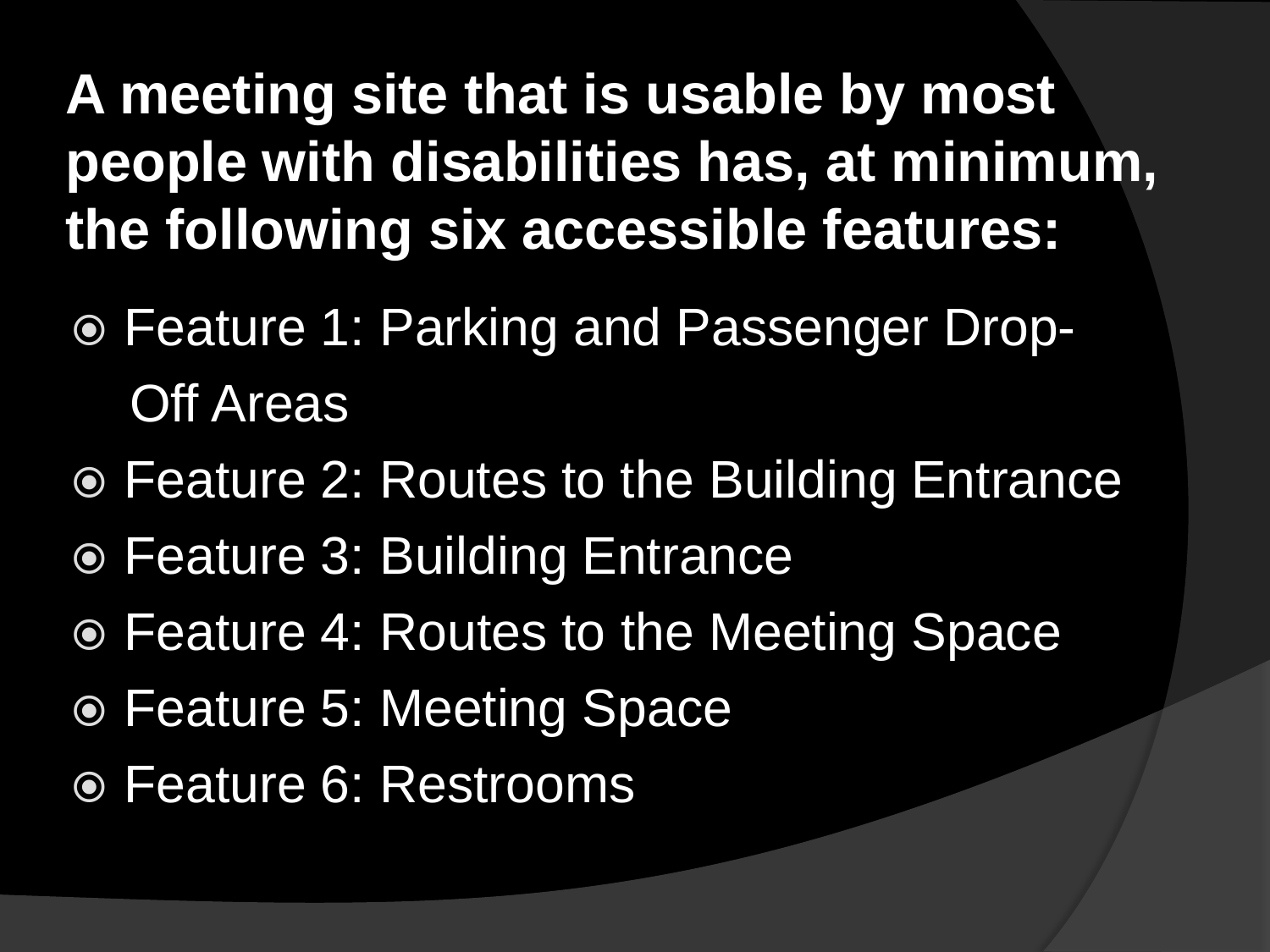#### **Feature 1: Parking and Passenger Drop-Off Areas**

- Accessible parking must be provided for participants with disabilities.
- o If there is a drop-off area for meeting participants, an accessible passenger drop-off area is also necessary.
- The access aisles of both the parking space and passenger drop-off area connect directly to an accessible route that leads to an accessible building entrance.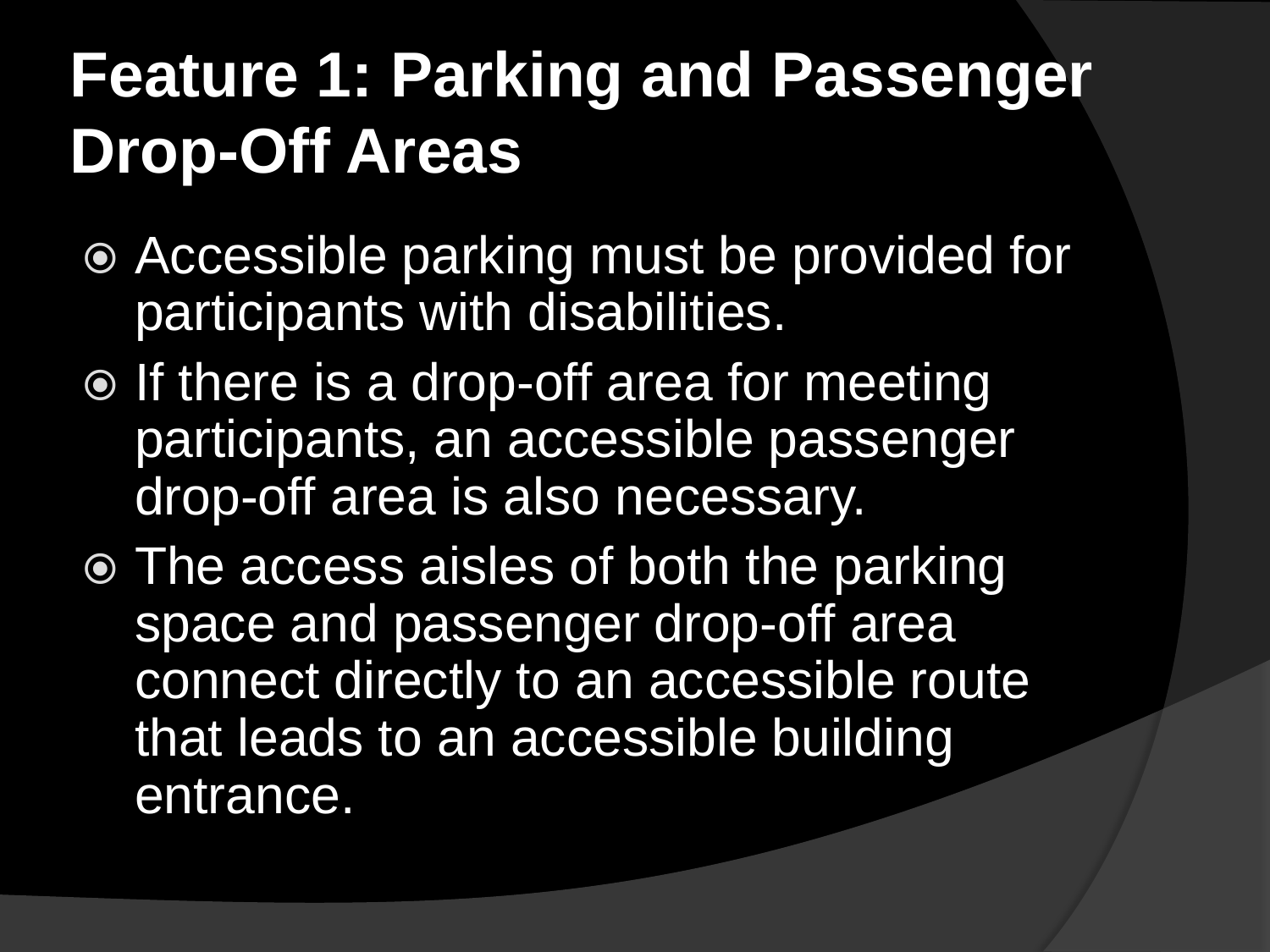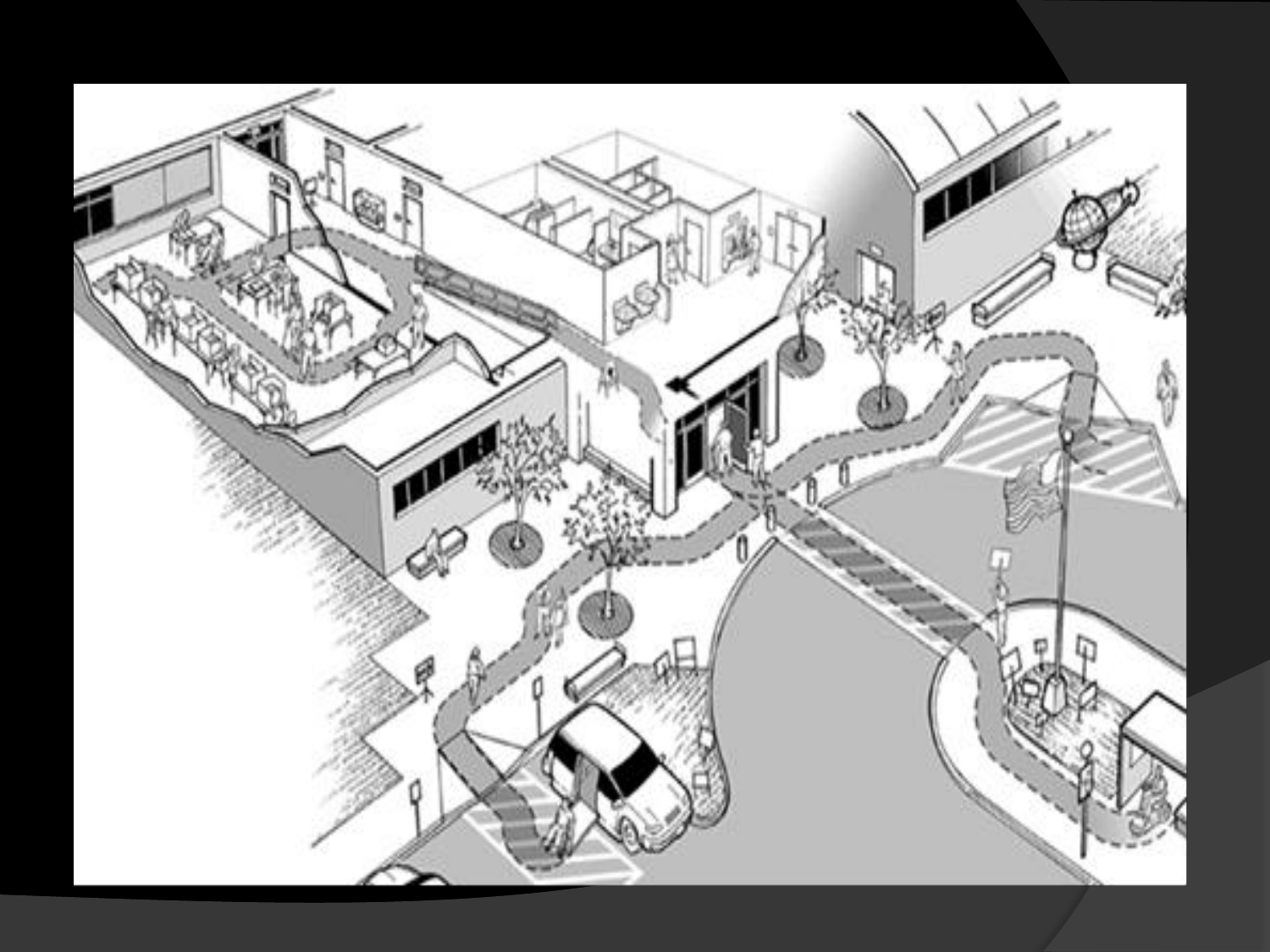#### **Feature 2: Routes to the Building Entrance**

Must be at least one exterior accessible route that connects accessible parking spaces and other accessible elements within the site, such as accessible drop-off areas or a route from a bus stop to an accessible building entrance.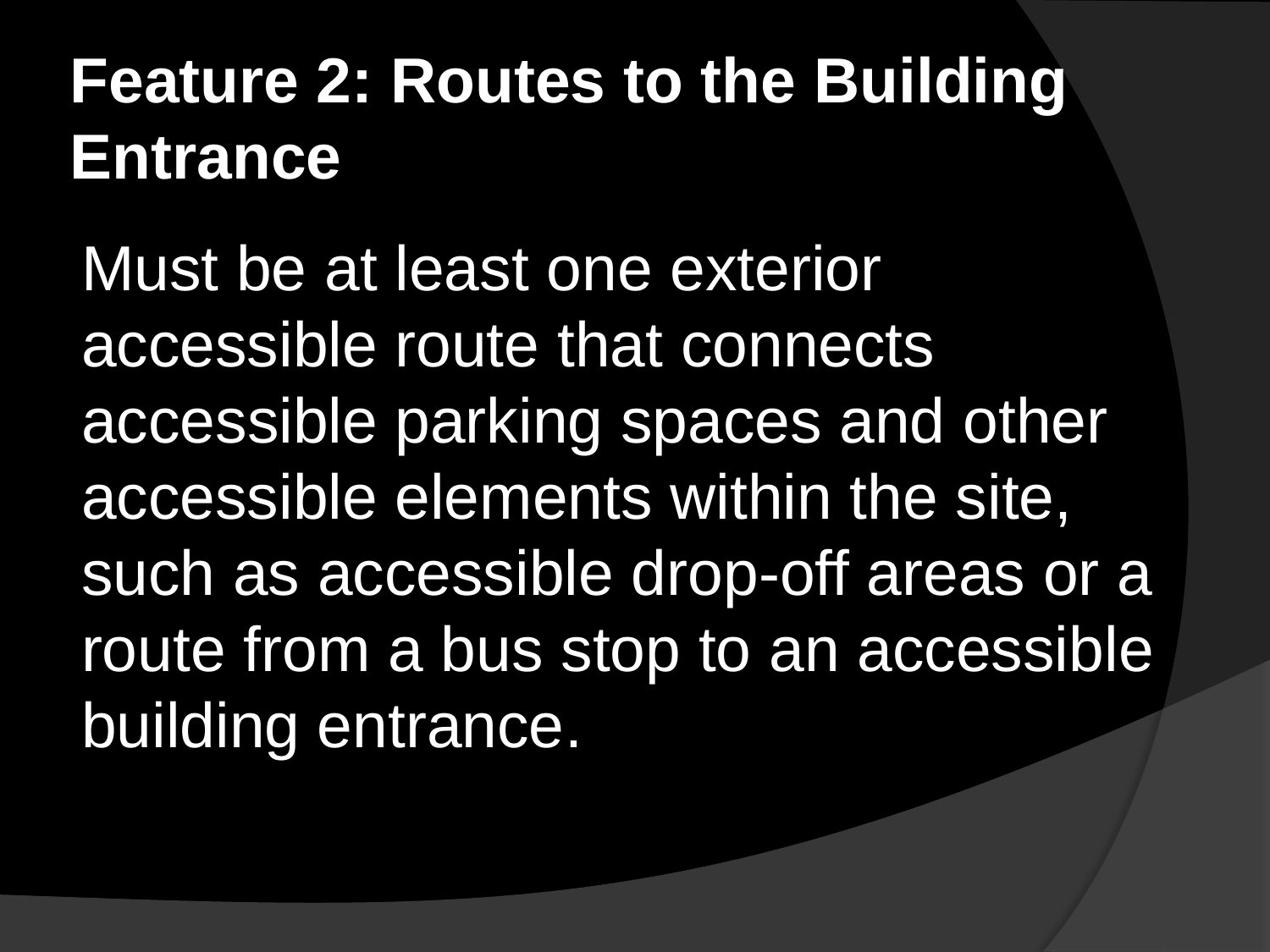#### **Routes to Building Entrance**



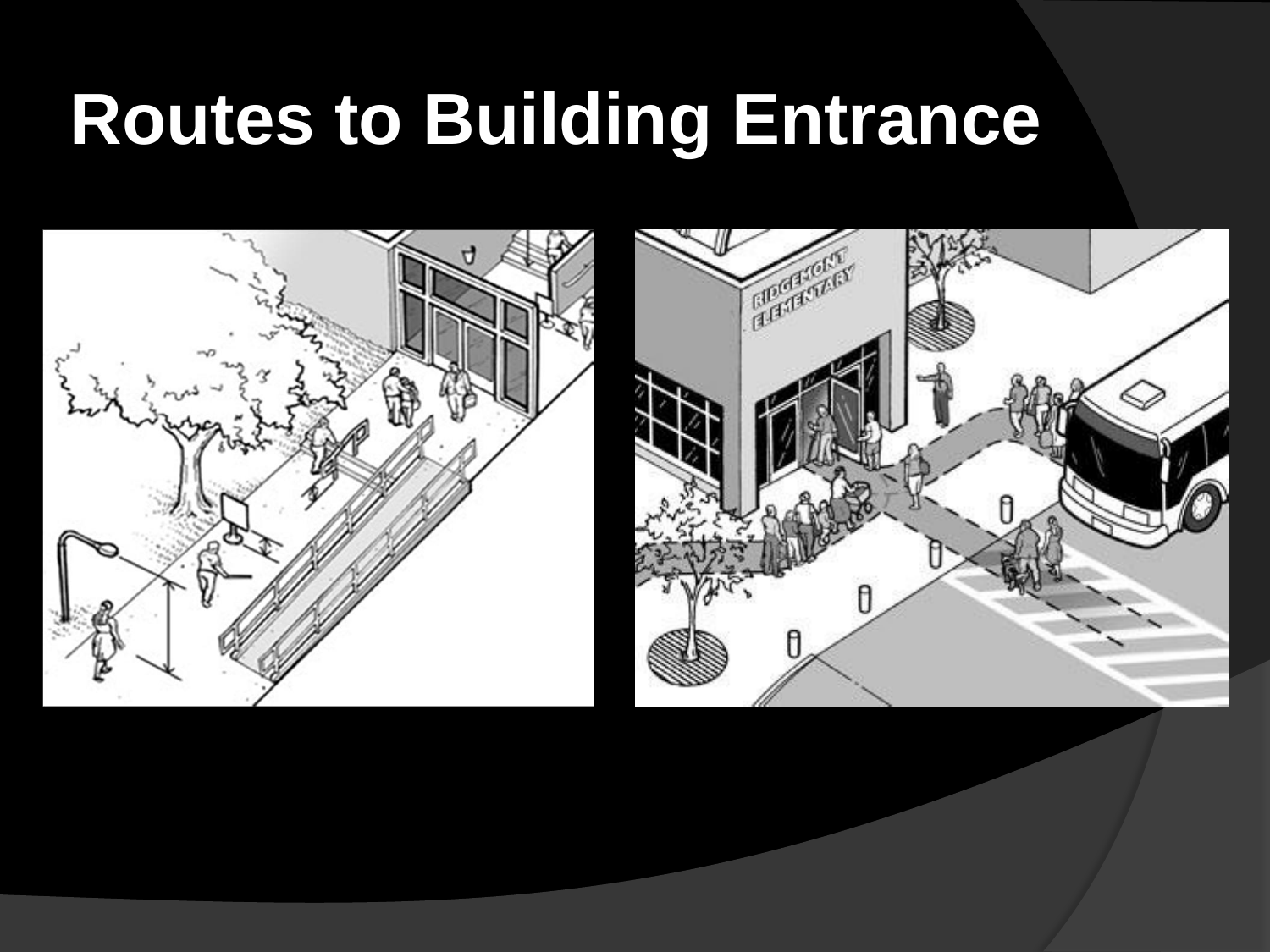#### **Feature 3: Building Entrance**

An accessible entrance must provide at least one accessible door with maneuvering space, accessible door hardware, and enough clear width to allow people who use crutches, canes, walkers, scooters, or wheelchairs to use it.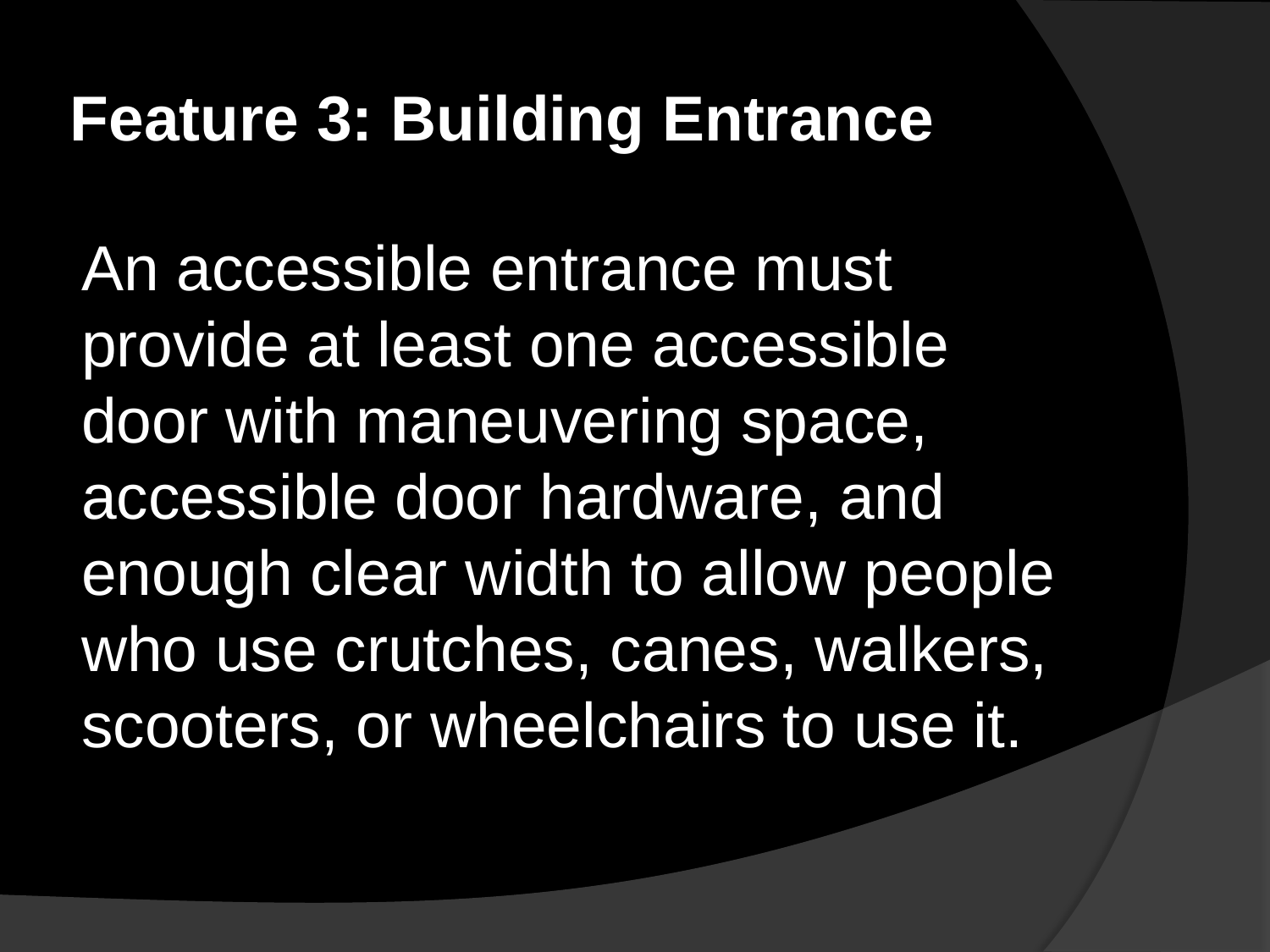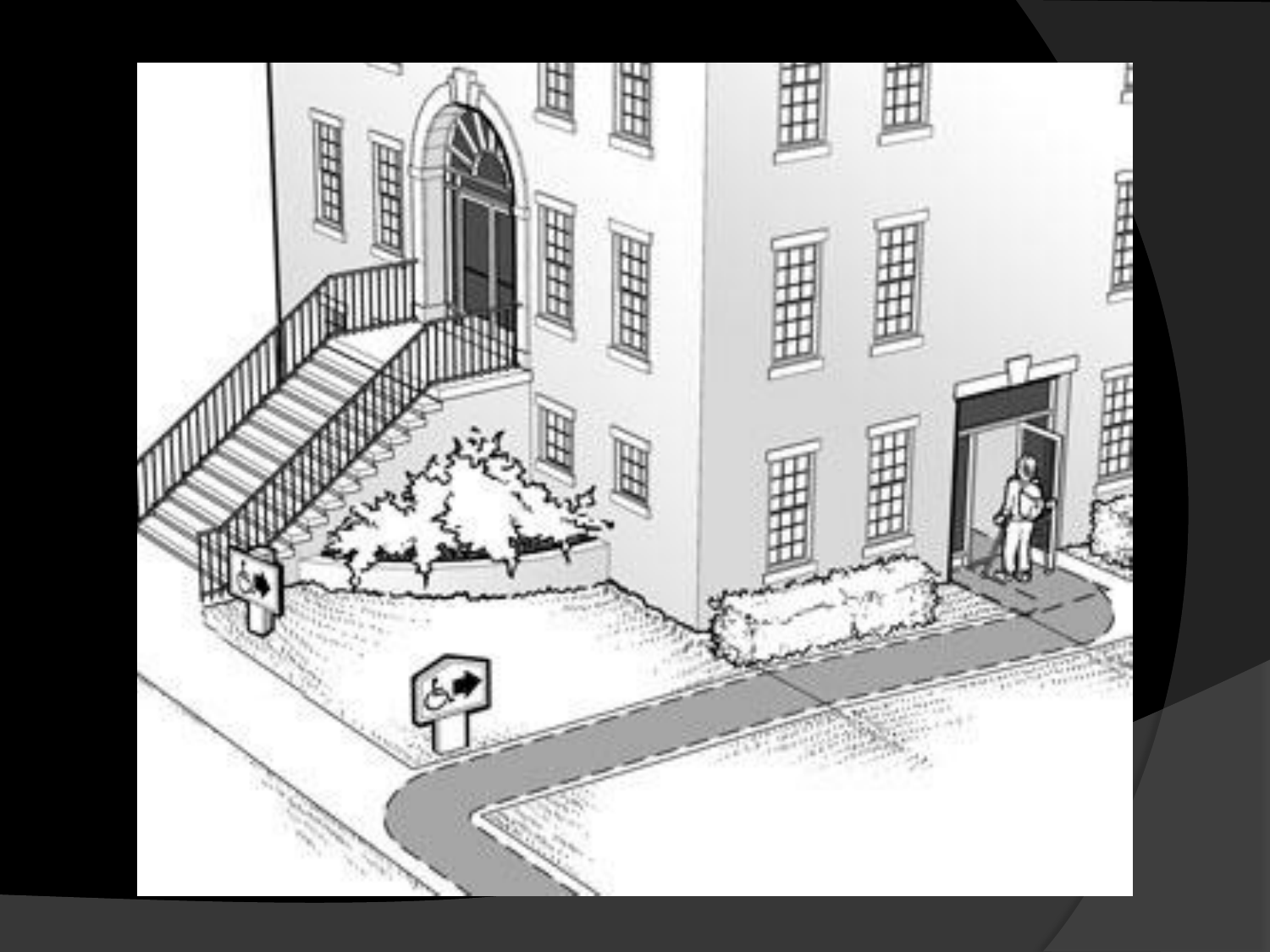#### **Feature 4: Routes to the Meeting Space**

- The interior accessible route connects the accessible entrance with the meeting space (hallways, corridors, and interior rooms and spaces)
- **■** The accessible route to the meeting space must have the same characteristics as the accessible route to the building entrance.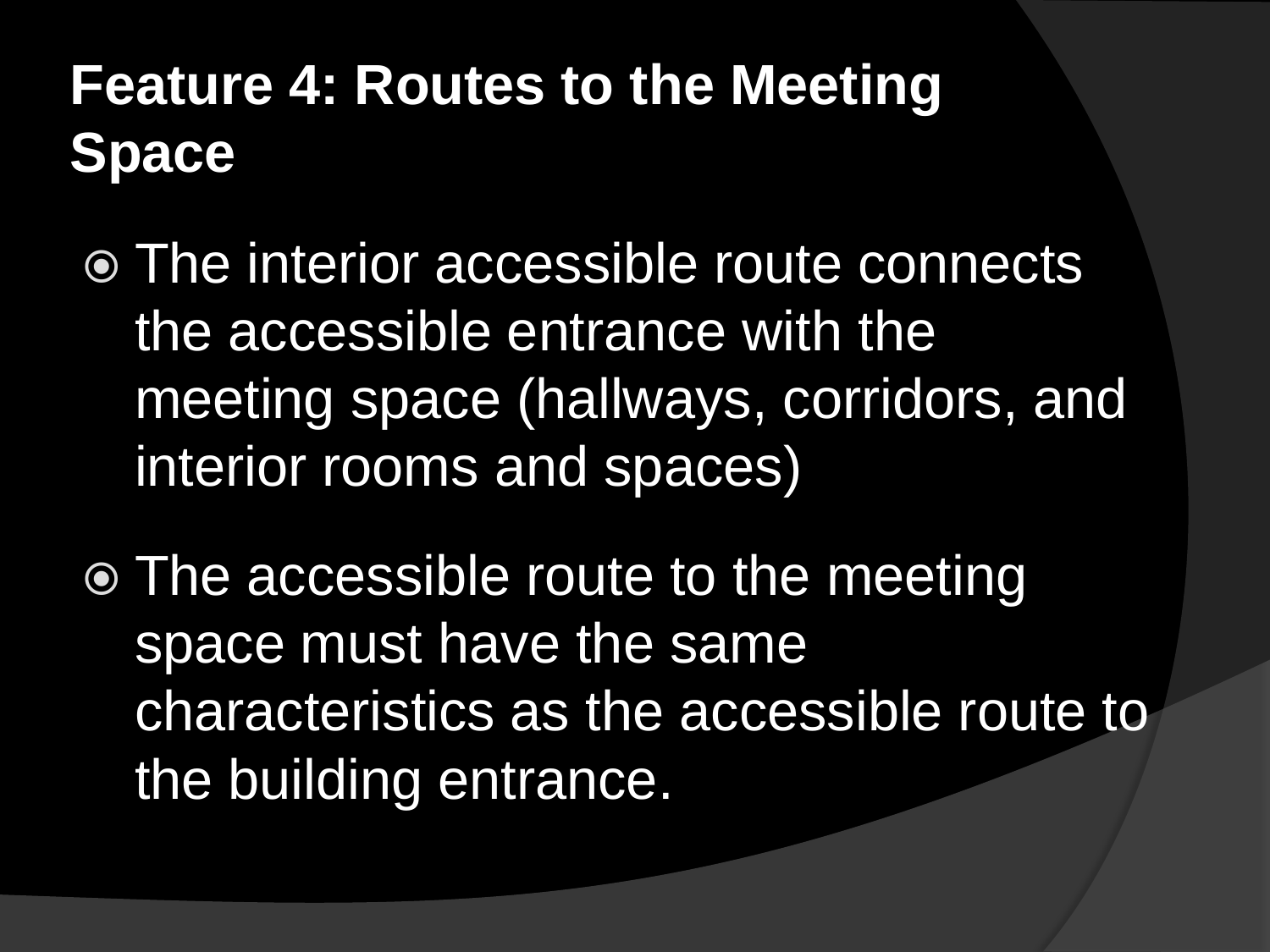# **Route to Meeting Space**

 Slope Changes in Level. Clear Width 36 inches Doors clear width of 32 inches Maneuvering Clearance **O**Ramps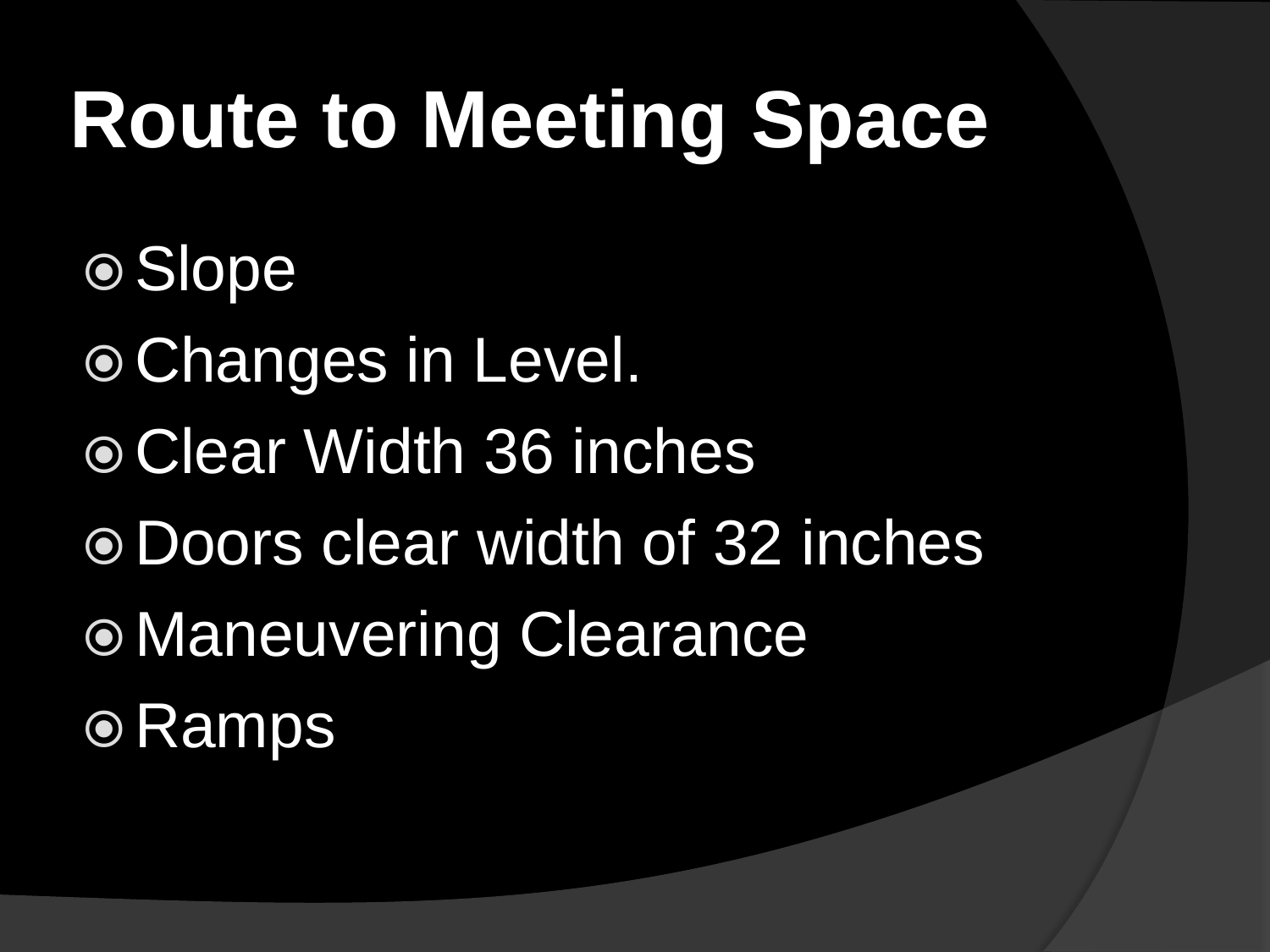# **Route to Meeting Space**



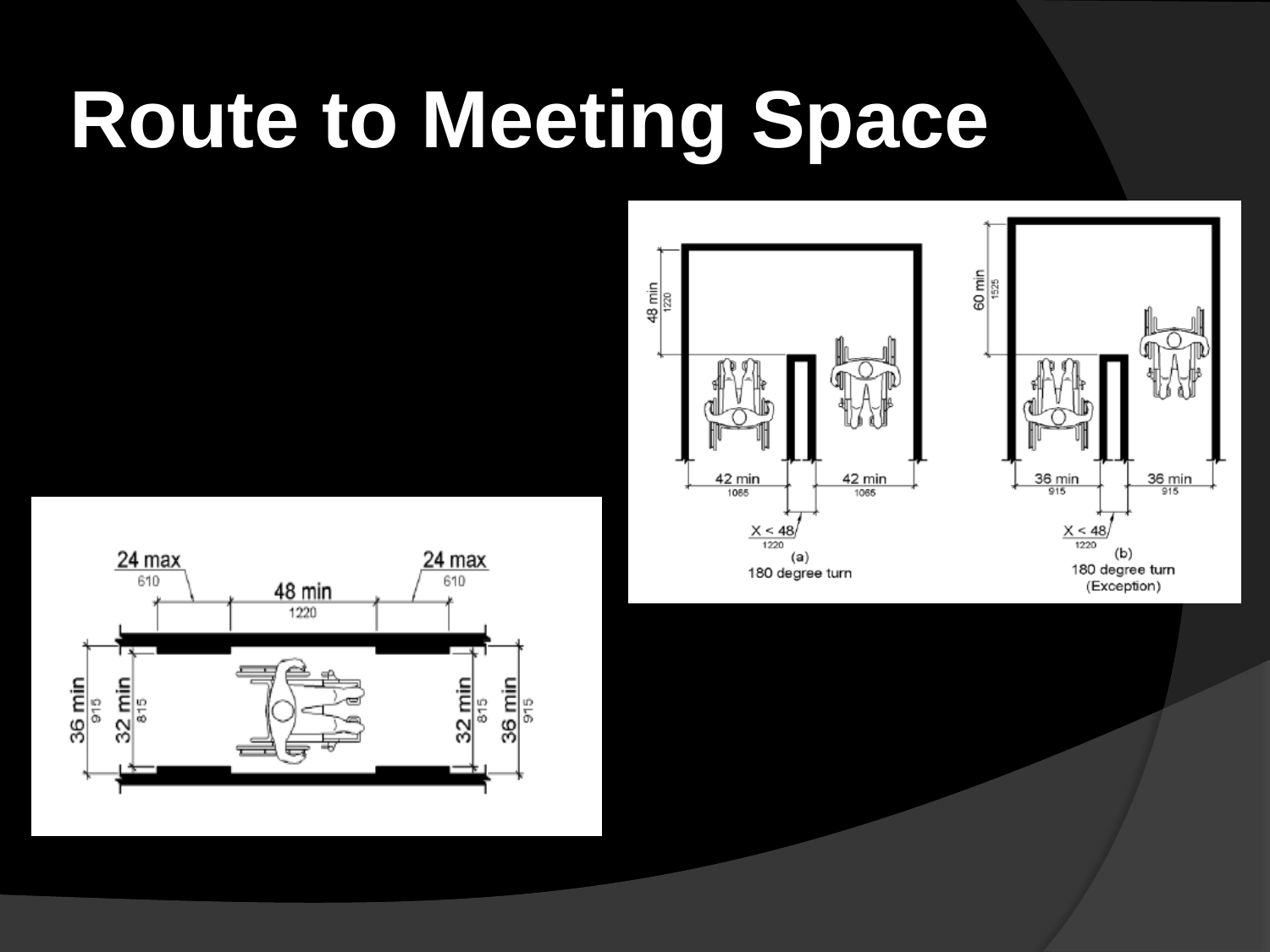## **Route to Meeting**

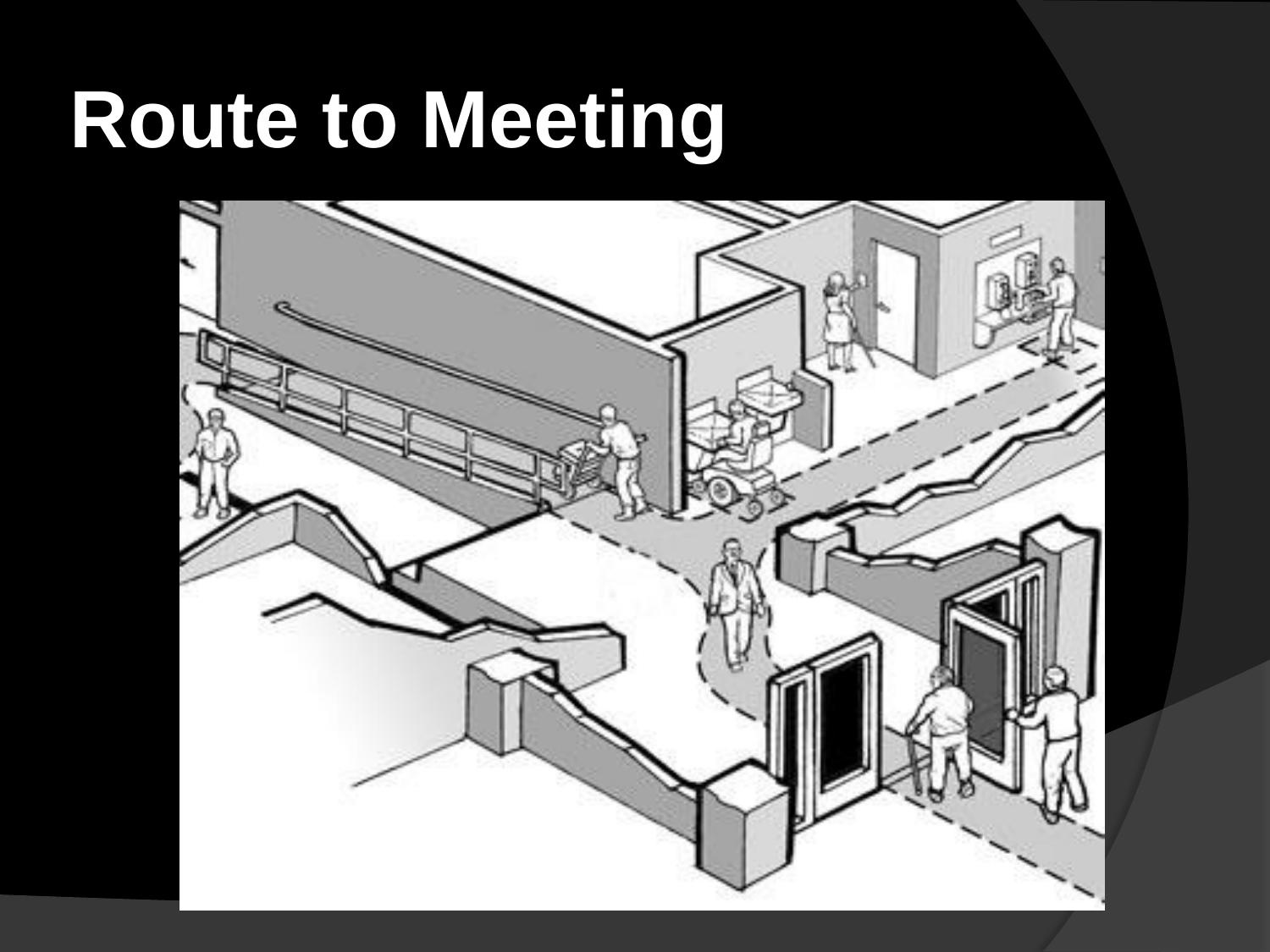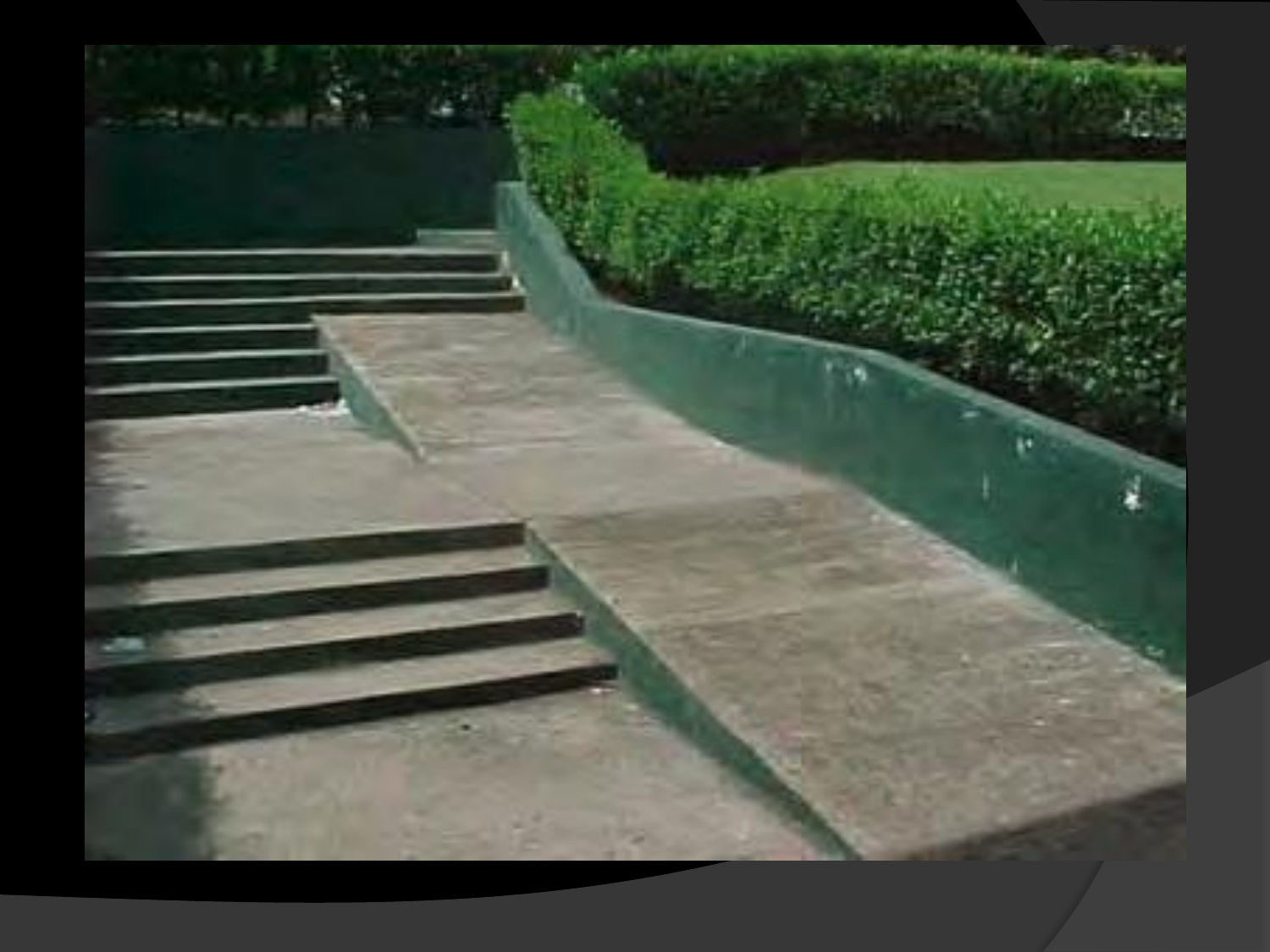#### **Feature 5: Meeting Space**

The meeting space must have an accessible floor plan.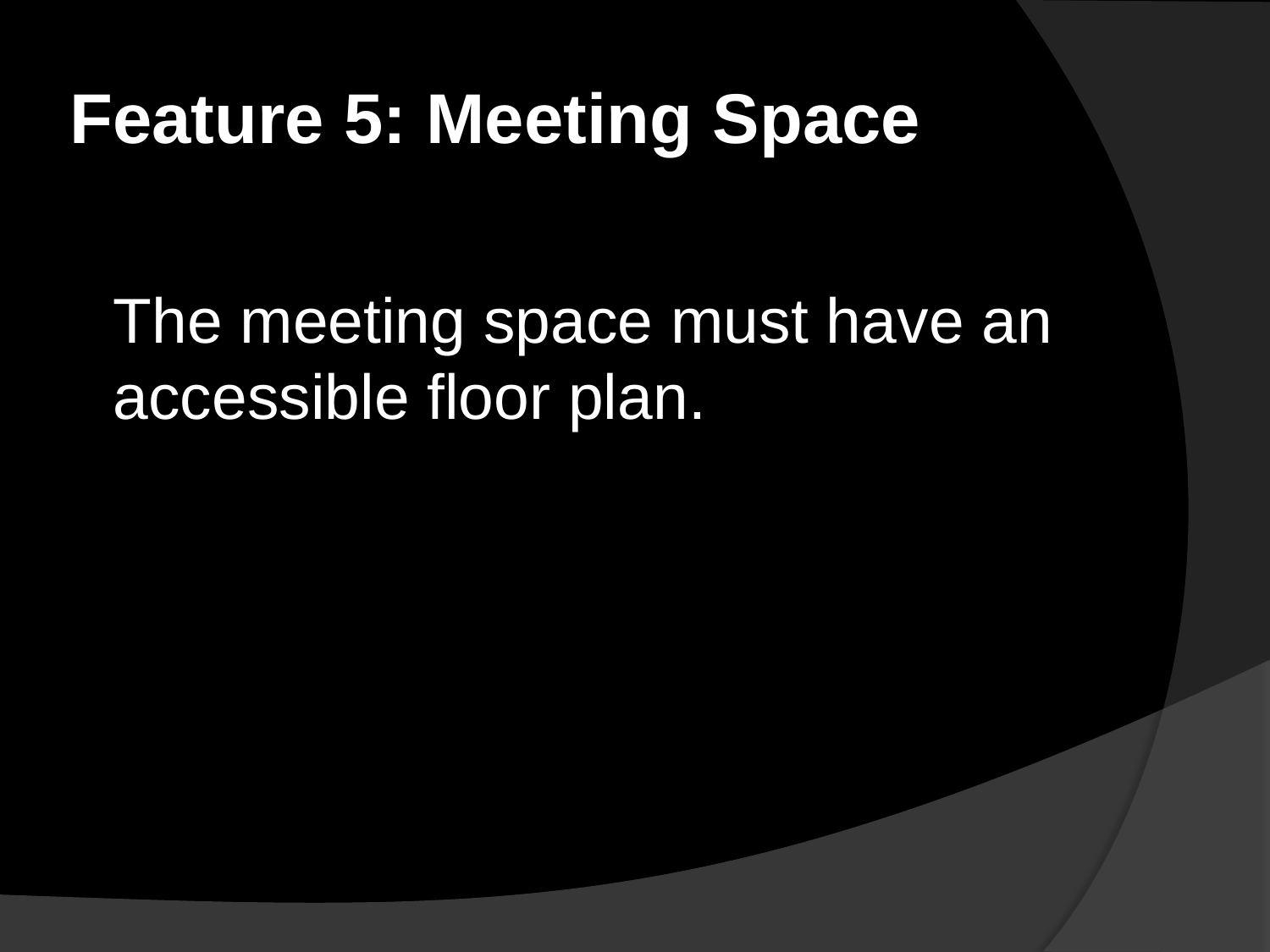#### **Feature 6: Restrooms**

 Accessible restrooms should be in the same basic location as other restrooms.

- An accessible stall
- An accessible lavatory
- Hardware that does not require tight pinching, twisting, or grasping to operate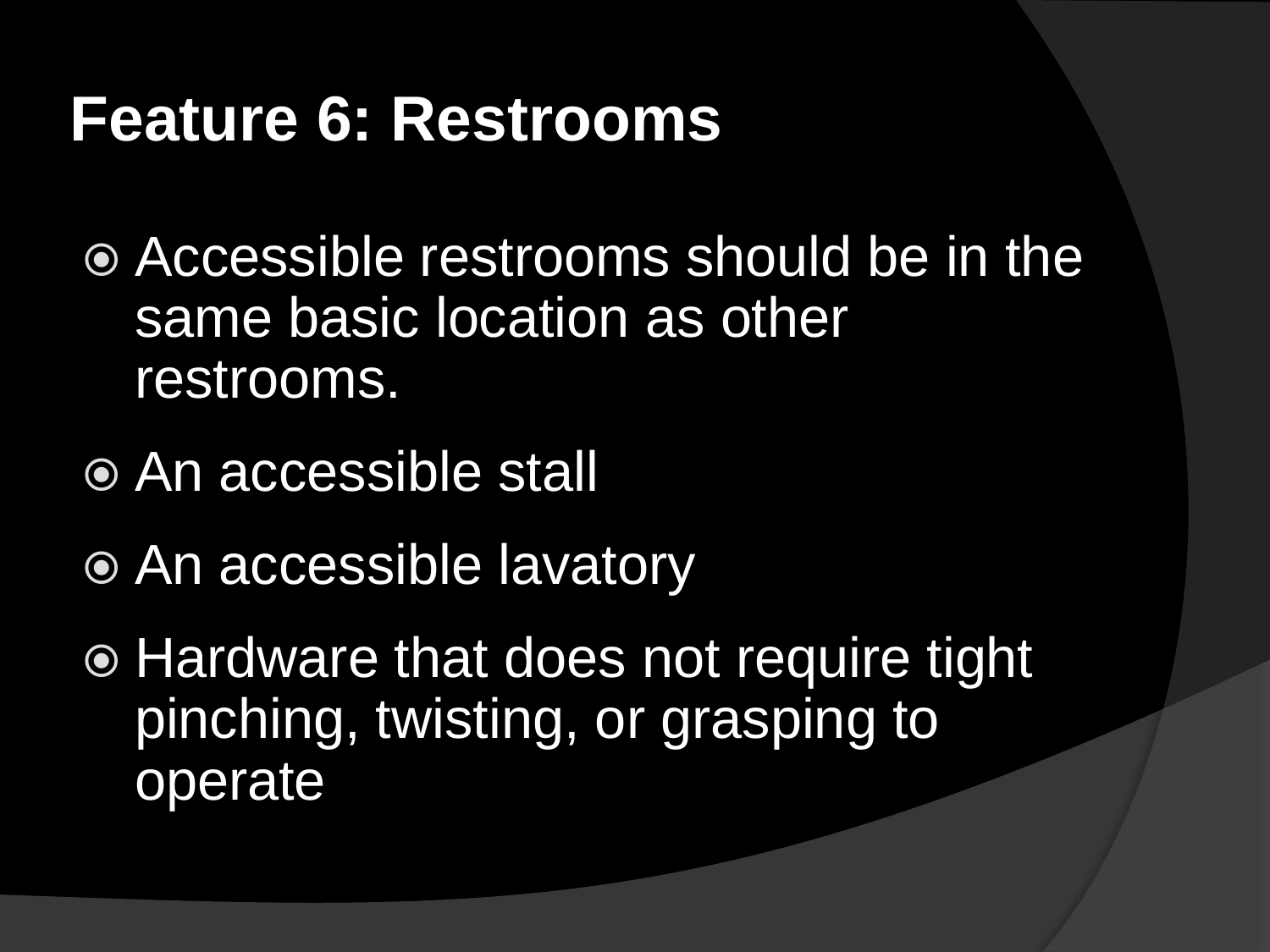#### Accessible Restrooms

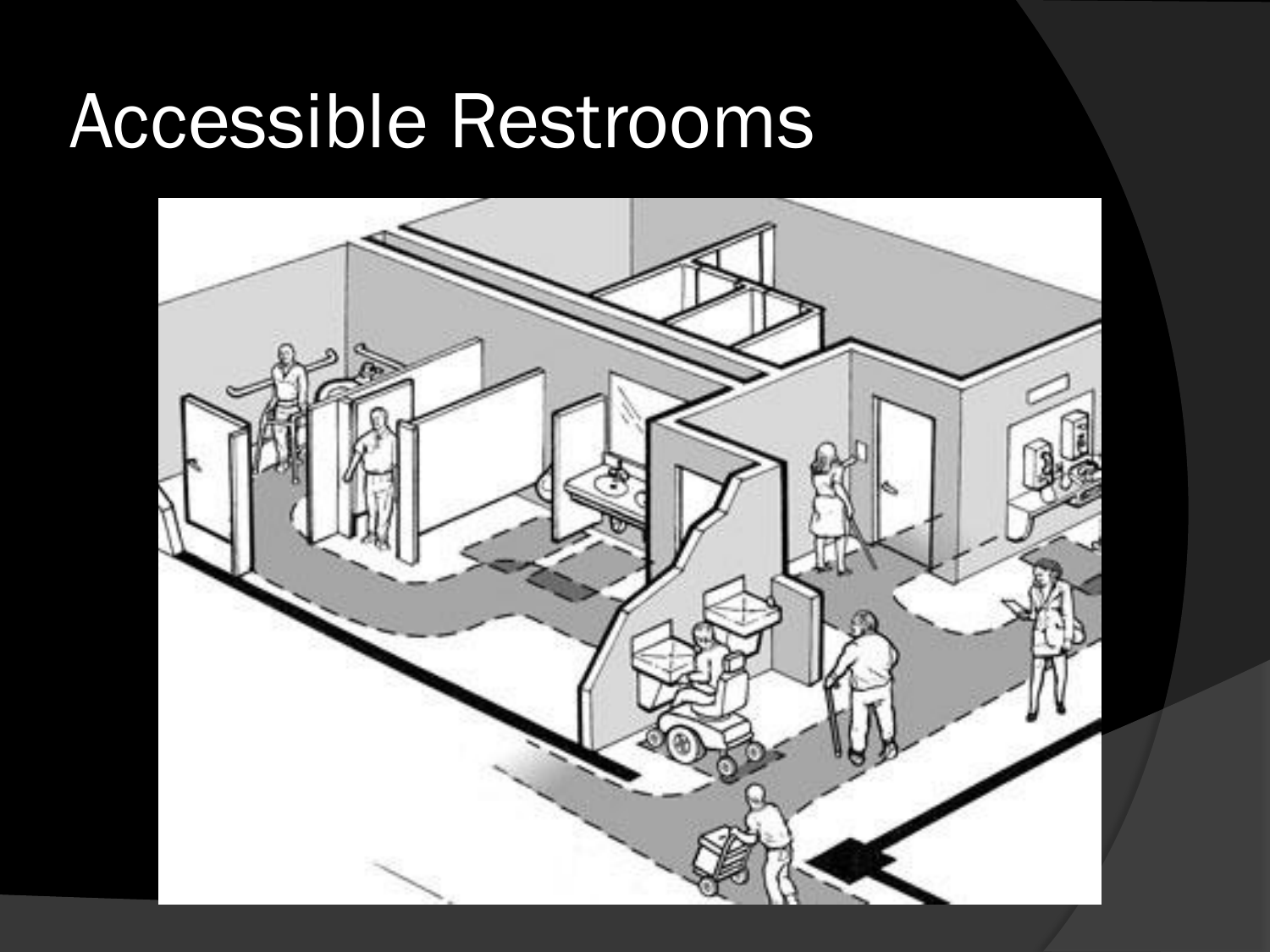# **Registration**

- Accessible online registration;
- Notice to ask participants if they need accommodations;
- Notice of fragrance free policy; and
- Access for personal assistants and service animals.
- Accessible Web Site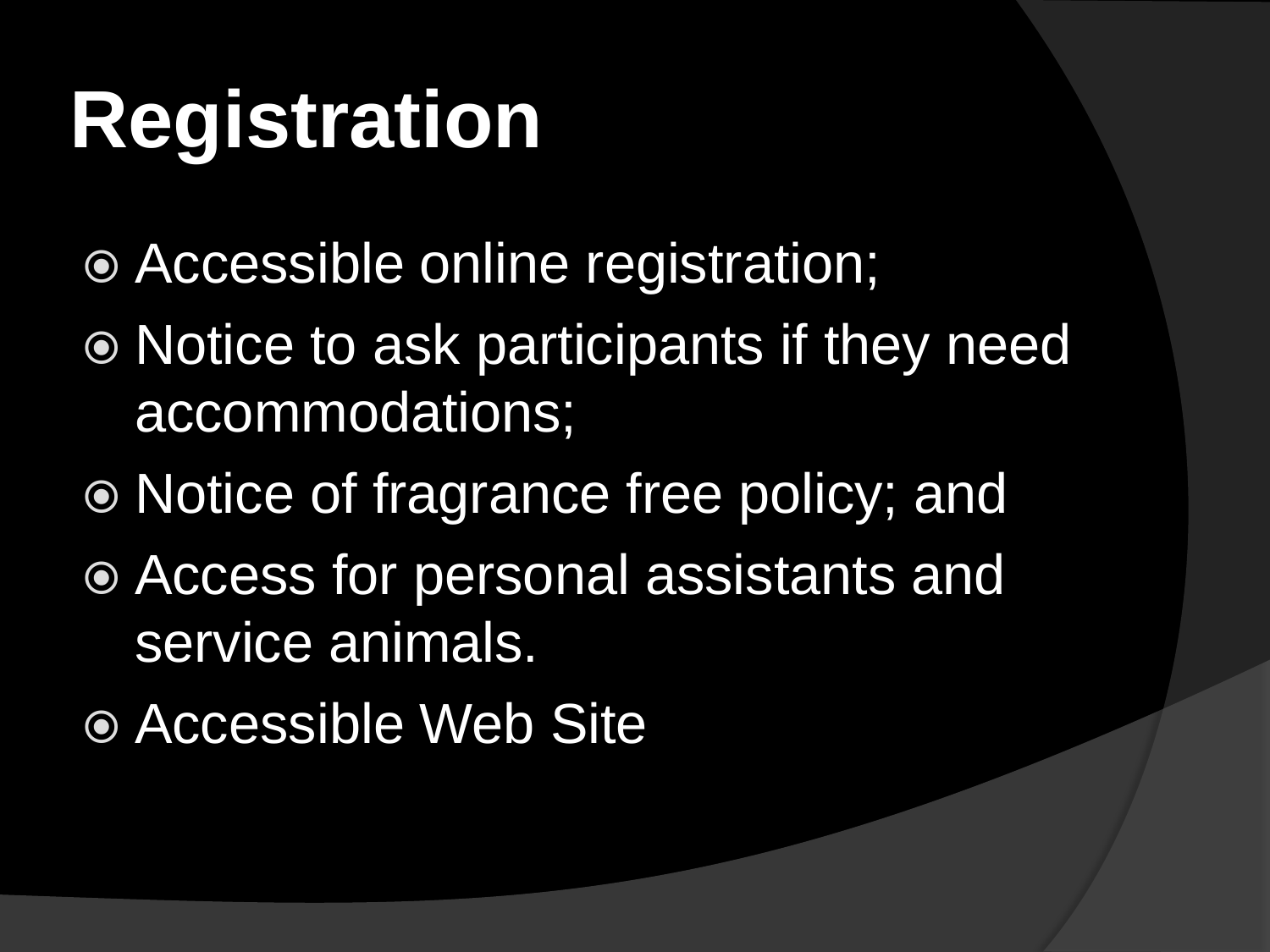#### **Accessible Meeting Notice**

The Meeting Notice must include:

- Accessibility features at the meeting site
- Availability of auxiliary aids and services
- **Provide a contact person for reasonable** modification requests
- Suggest a time frame for requests
- Accessible transit to the site (optional)